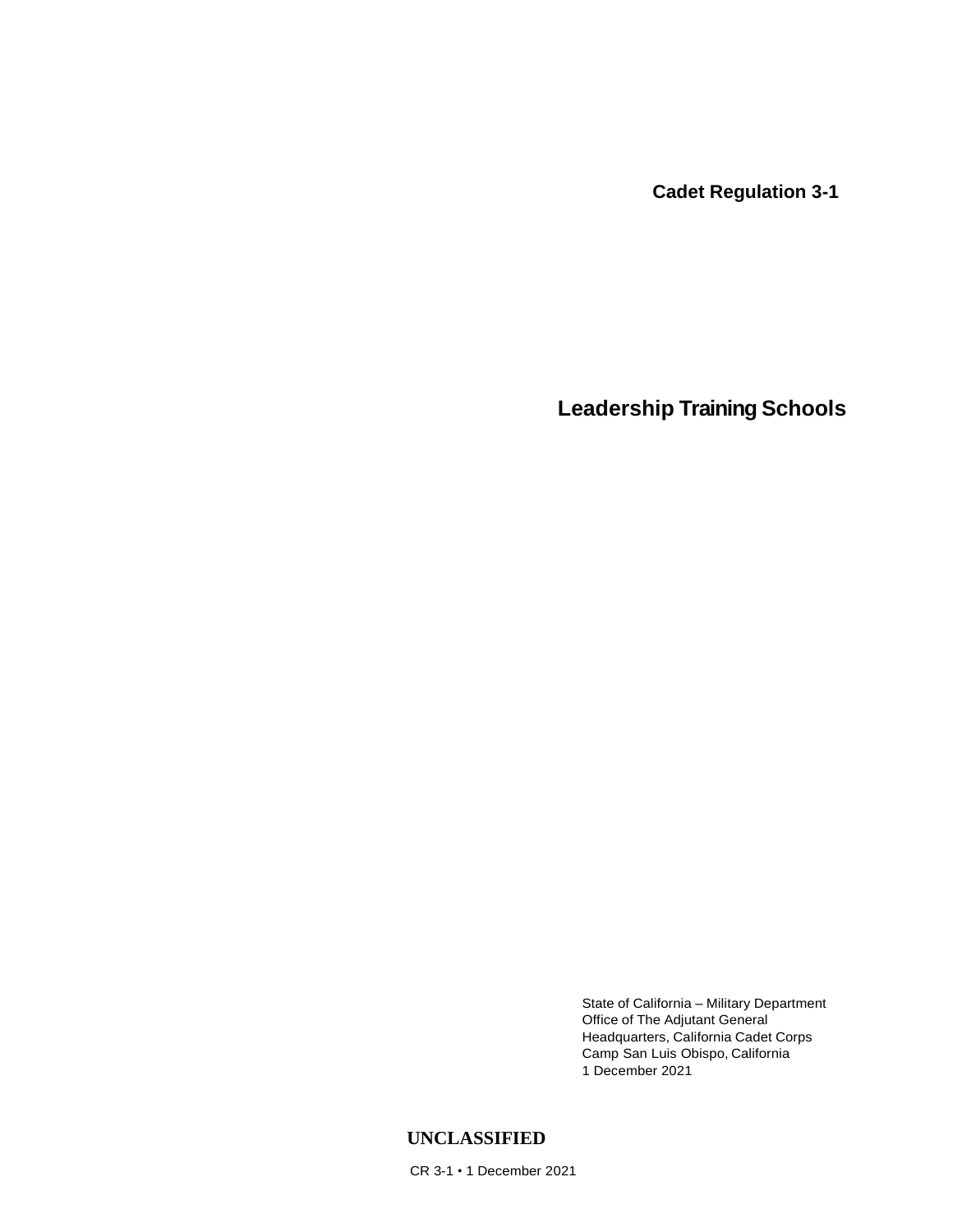# *SUMMARY of CHANGE*

#### **CR 3-1 Leadership Training Schools**

\* Clarified wear of oak leaf and star attachments to the Drill Academy Graduation Ribbon

\* Requirement for award of the CPT David K. Appel Specialized Training Ribbon clarified as 16 hours of training. Topics recommended in Chapter 5 may be combined to meet this requirement. Adjusted some of the recommended courses listed for this ribbon.

\*This revision updates Chapter 8 on Commandant training requirements.

\*Introduces the requirement for all new adult personnel to attend the CACC Orientation Course (COC)

\*Introduces new pathways for different categories of adult commandant: Classroom Commandants, Non-Classroom Officers & Warrant Officers, and Non-Classroom NCOs

\*BCTA program of instruction is updated. BCTA is now only required for classroom commandants, and focuses on their needs. It adds online prerequisites, and deletes classes teachers receive in their professional training

\* ANCOC is deleted, to be replaced with ACTA as a requirement for promotion to senior NCO at the Master Sergeant level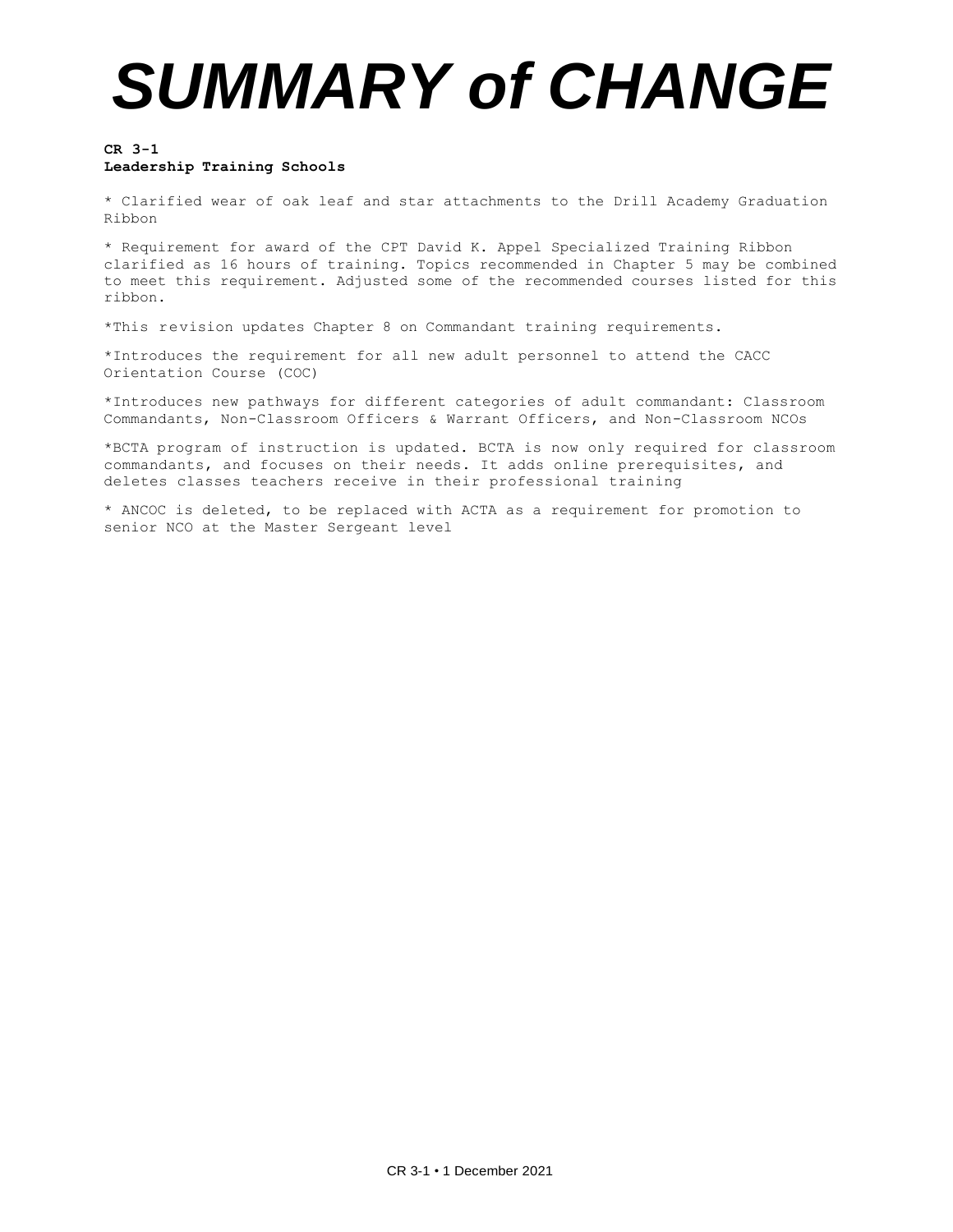ii

**LEADERSHIP SCHOOLS**

DAVID S. BALDWIN *Major General The Adjutant General, US Army*

Official:

MICHAEL J. SMITH *Colonel, CACC Executive Officer* 

**History**. This revision updates CR 3-1 dated 1 SEP 2018 with new information on Commandant training requirements.

**Summary.** This regulation describes the training program of the various types of Leadership based Schools to be conducted by brigades, regiments, and units of the California Cadet Corps (CACC), for both Cadets and Commandants.

**Applicability.** This regulation applies to all schools currently maintaining membership in the CACC.

**Proponent and exception authority.** The proponent of this regulation is the Executive Officer, CACC. The proponent has the authority to approve exceptions or waivers to this regulation that are consistent with controlling law and

## Regulations. Activities or units may request a waiver to this regulation by providing full justification that includes a full analysis of the expected benefits. All waiver requests will be endorsed by the senior commandant officer of the requesting activity or unit and forwarded through their higher headquarters to the policy proponent.

**Supplementation.** Supplementation of this regulation and establishment of command and local forms are prohibited without prior approval, in writing, from the Executive Officer, California Cadet Corps. Send a draft copy of each supplement to – Youth Programs, California Cadet Corps, ATTN: Executive Officer, Building 1301, Camp San Luis Obispo, CA.

**Suggested improvements.** Users are invited to send comments and suggested improvements in memorandum form directly to the address listed above.

**Distribution.** This publication is available in electronic media only and is intended for all levels of the California Cadet Corps organization and is authorized for public distribution. Printed copies of this publication may be provided, within budget limitations, at the discretion of the Joint Force Headquarters.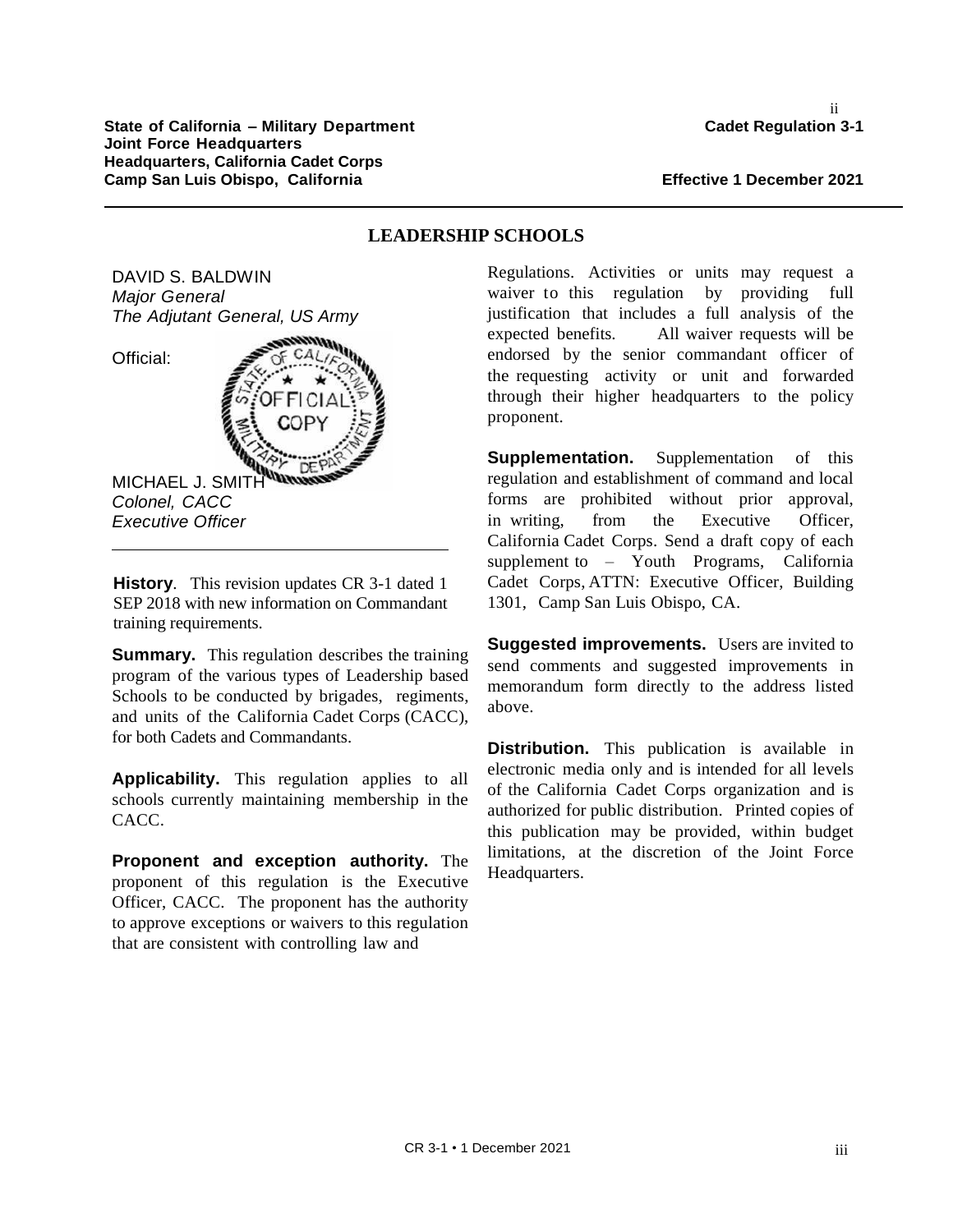**Table of Contents** (Listed by paragraph and page number)

## **Chapter 1 - General**

- 1-1. Authority, *page 1*
- 1-2. Leadership School Defined, *page 1*
- 1-3. Objectives, *page 1*
- 1-4. Responsibility, *page 1*
- 1-5. Training Philosophy, *page 1*
- 1-6. Training Concept, *page 1*
- 1-7. Evaluation*, page 2*
- 1-8. Cadet Safety, *page 2*
- 1-9. Awards*, page 3*

## **Chapter 2 – Leadership Schools**

2-1. Basic, Intermediate, & Advanced Leadership Schools, *page 4*

2-2. Awards*, pages 5*

## **Chapter 3 – Non-Commissioned Officer Schools**

3-1. Basic Non-Commissioned Officer Course (BNCOC), *page 6*

- 3-2. Advanced Non-Commissioned Officer Course (ANCOC), *page 7*
- 3-3. Waivers, *page 7*
- 3-4. Administrative Procedures, *page 8*
- 3-5. Awards*, page 8*

## **Chapter 4 – Officer Candidate Schools (OCS)**

4-1. Admission, *page 9* 4-2. Suggested Curriculum, *page 9* 4-3. Awards*, page 10*

# **Chapter 5 – Specialized Training Schools**

- 5-1. Purpose, *page 11*
- 5-2. Responsibilities, *page 11*
- 5-3. Recommended Courses, *page 11*
- 5-4. Unauthorized Courses, page 12
- 5-5. Approval of Courses*, page 12*

# **Chapter 6 – Drill Academies**

- 6-1. Purpose, *page 13*
- 6-2. Reference, *page 13*
- 6-3. General, *page 13*
- 6-4. Squad Course, *page 13*
- 6-5. Platoon Course, *page 14*
- 6-6. Awards*, page 15*

## **Chapter 7 – Command and Staff Schools**

7-1. Objectives, *page 16* 7-2. General, *page 16*

- 7-3. Command & Staff School Curriculum, *page 16*
- 7-4. Awards, *page 16*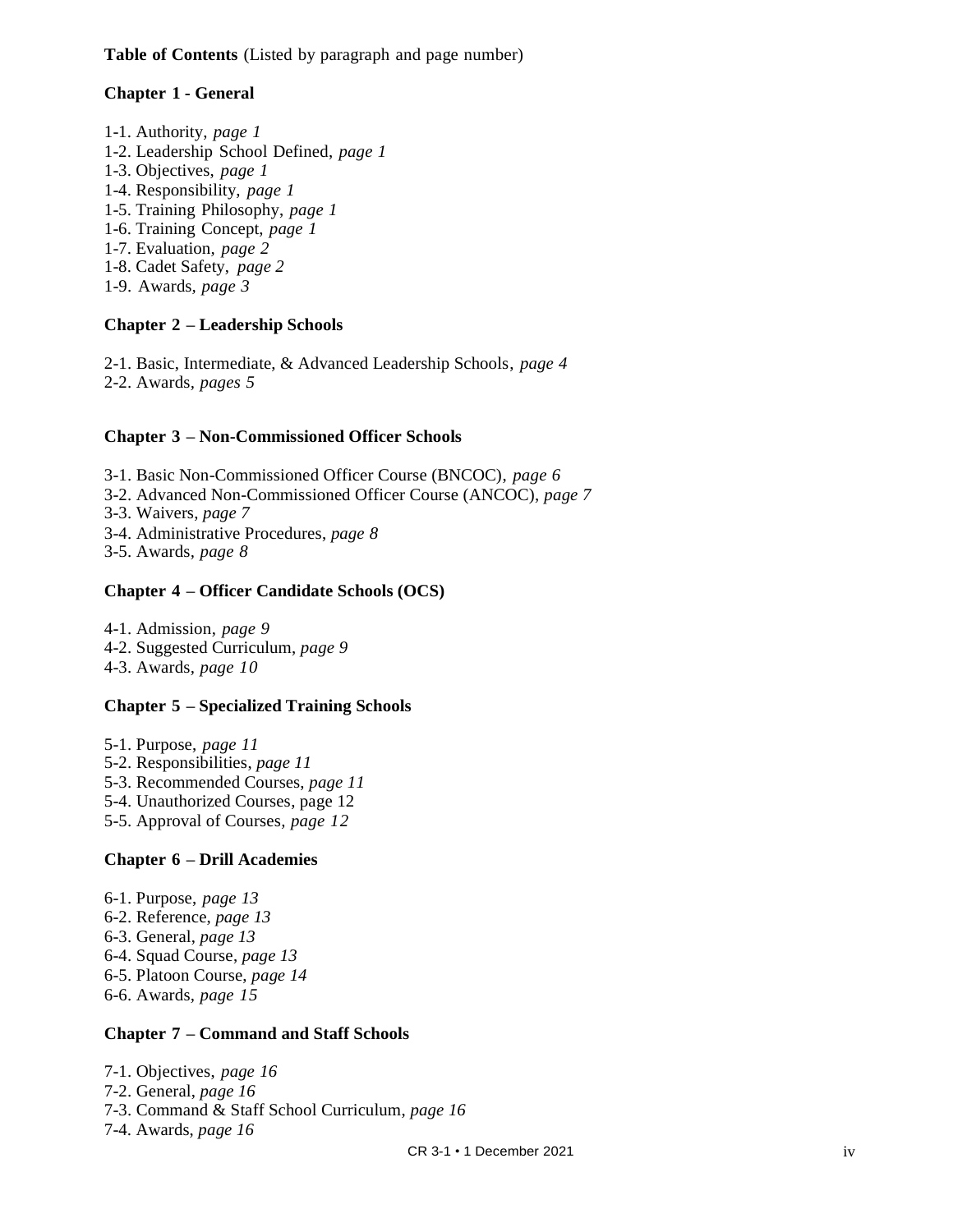#### **Chapter 8 – Commandant Professional Development Schools**

- 8-1. Purpose, *page 17*
- 8-2. Objectives, *page 17*
- 8-3. Authority, *page 17*
- 8-4. General, *page 17*
- 8-5. CACC Orientation Course (COC), *page 18*
- 8-6. Basic Commandant Training Academy (BCTA), *page 18*
- 8-7. Commandant Leadership School (CLS), *page 19*
- 8-8. Advanced Commandant Training Academy (ACTA), *page 19*
- 8-9. Basic Non-Commissioned Officer Course (BNCOC), *page 19*
- 8-10. Other Professional Development Opportunities, *page 20*
- 8-11. Administrative Procedures, *page 20*
- 8-12. Awards*, page 20*

#### **Appendices:**

- Appendix A CACC Orientation Course (COC) Program of Instruction, *page 21*
- Appendix B Basic Commandant Training Academy (BCTA) Program of Instruction, *page 22*
- Appendix C Commandant Leadership School (CLS) Program of Instruction, *page 24*
- Appendix D Advanced Commandant Training Academy (ACTA) Program of Instruction, *page 25*
- Appendix E Basic Non-Commissioned Officer Course (BNCOC) Program of Instruction, *page 27*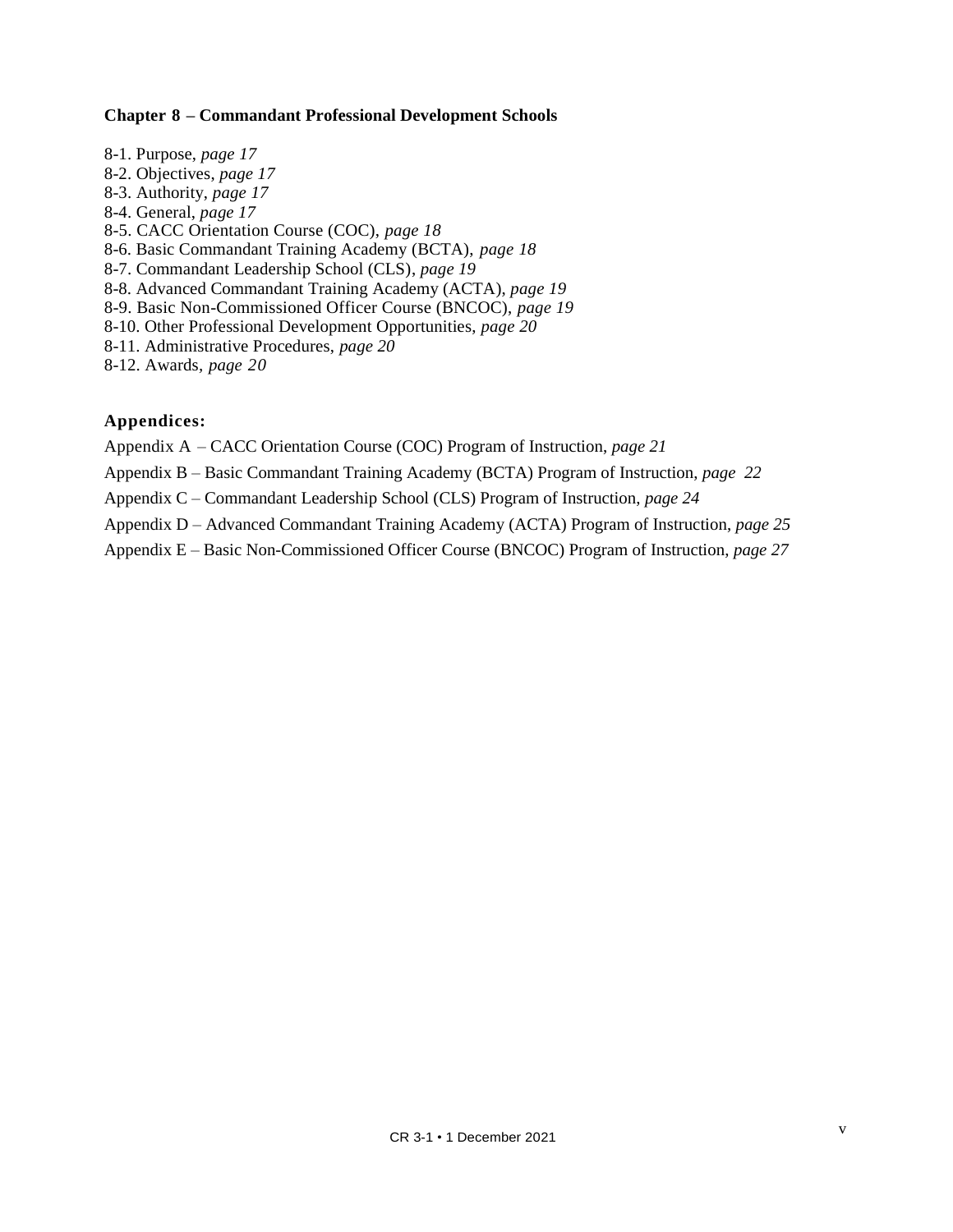## **GENERAL**

## **1-1. AUTHORITY.**

Section 516.1 of the California Military and Veterans Code authorizes the California Cadet Corps (CACC) and its members to conduct encampments for the purpose of training.

## **1-2. CACC LEADERSHIP TRAINING SCHOOLS.**

The California Cadet Corps offers a variety of schools at the local, regional, and state level that focus on different aspects of leadership. These include Leadership Schools (basic, intermediate, and advanced), Non-Commissioned Officer Schools (basic and advanced – BNCOC and ANCOC), Officer Candidate School (OCS), specialized training schools, Commandant professional development courses (BCTA/ACTA and CLS), drill academies, and Command & Staff Schools (CSS). These schools are normally conducted annually, with one or more levels of instruction presented concurrently at the same training site. To qualify to award various ribbons and accouterments designed to motivate Cadets to attend these courses, the school must meet the requirements outlined in this regulation. Battalions, regiments, and brigades may conduct as many schools during the year as is necessary to develop leadership skills among its Cadets.

## **1-3. OBJECTIVES.**

The objectives of all the leadership based schools are:

(1) To develop the qualities and techniques of leadership.

(2) To provide the cadet staff personnel the opportunity to exercise training management techniques developed at the unit level.

- (3) To provide cadets the opportunity to develop and practice instructional skills.
- (4) To provide additional training not otherwise available at the unit level.

## **1-4. RESPONSIBILITY.**

When conducted at brigade level, the Brigade Advisor is primarily responsible for planning, scheduling, and conducting the school. The Cadet Brigade Commander and staff will develop a mission statement for the school along with goals and measurable objectives. In addition, the Cadet Commander and staff will prepare necessary operations orders and annexes in the areas of personnel management, accountability, administration, training schedules, lesson planning, supply management, risk assessment IAW CR 2-1, logistics planning, public affairs operations, and command and control functions. CR 3-14 should be used in the planning process.

When conducted at state level, the HQ CACC S3 is primarily responsible for planning, scheduling, and conducting the school. The 10<sup>th</sup> Corps Commander and staff will plan and execute the school. If conducted during the summer encampment, a primary and assistant instructor may be appointed to plan and run the course, with cadet staff selected from leadership applicants.

# **1-5. TRAINING PHILOSOPHY.**

In all of these courses, instruction should allow for extensive hands on training (practical application) and should be presented by cadets to the maximum extent possible (with the exception of the Commandant Training). Commandants and Assistant Commandants should be present to supervise and monitor training and to support the cadet cadre during the training.

## **1-6. TRAINING CONCEPT.**

All cadets should be encouraged to attend these leadership schools. They are excellent opportunities for Cadets throughout the brigade to gather, develop a common knowledge of subject taught, and to develop skills not usually taught in the school setting. Attendance at a weekend or summer encampment-based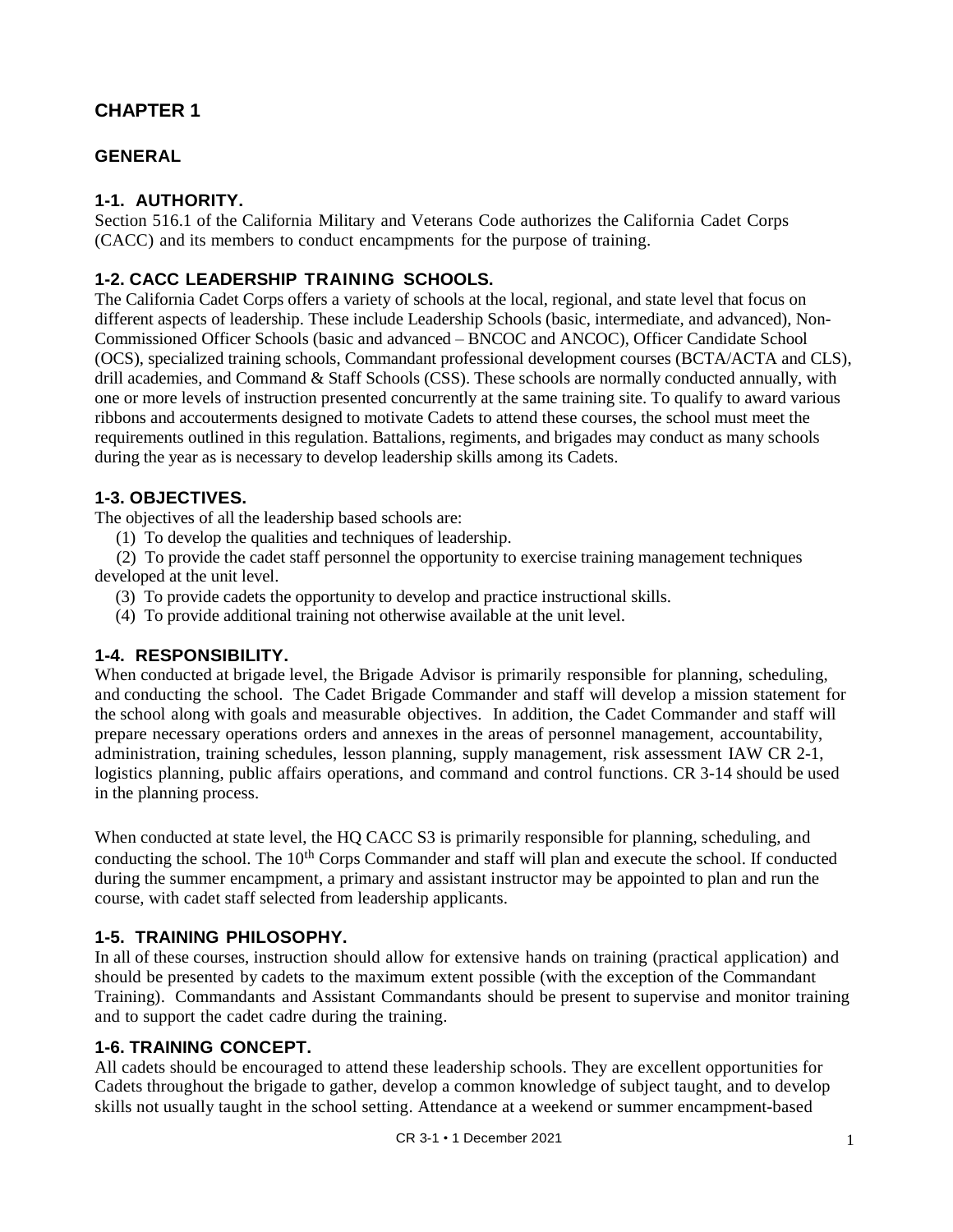course gives Cadets tremendous opportunity to grow their leadership skills, meet new friends from other Cadet Corps programs, discover new ways of doing things, and expand their knowledge.

## **1-7. EVALUATION.**

Cadet testing and evaluation is essential to a successful leadership-based school. Cadet awards will be based on these evaluations.

a*.* Student Evaluation. Examinations covering the subject matter presented will be administered to all cadets attending the school. Examination may be by separate tests for each subject presented or by one overall examination during the last period of instruction. Sample leadership tests may be made available as part of the online cadet curriculum resources at<https://cacadets.org/Curriculum> and/or are available from the Director of Curriculum, Headquarters, California Cadet Corps.

b*.* Course/Instructor Evaluation. Each student attending the leadership school will be given the opportunity to evaluate the course and instructor for each subject presented. In addition, each course should be evaluated by a brigade staff member and/or a Commandant. These evaluations should be used to improve instructional competence of cadet and adult instructors as well as in developing subsequent leadership schools.

## **1-8. CADET SAFETY.**

The safety of cadets must be of paramount concern to adult supervisors during the conduct of all cadet activities, but is of heightened significance during field exercises. Though much of an OCS or BNCOC/ ANCOC program will be held in classrooms, part of the instruction will, by necessity, be held outdoors. The following precautions should be taken at OCS/BNCOC/ANCOC training sessions:

a. Emergency Medical Services Contact Information. The senior commandant should have on hand the contact numbers, location, and driving directions to Emergency Medical Service providers closest to the training site. This includes the location of the nearest trauma center.

b. Medical Personnel. A qualified medical service provider must accompany cadets when Leadership Reaction Courses or similar programs with inherent risk are being undertaken. This individual must, at minimum, maintain first aid and CPR certification from a nationally recognized agency such as the American Heart Association or American Red Cross.

c. Medical Equipment. Adequate first aid supplies and basic life support equipment must be on hand at all cadet field training events.

d. Medical Histories. Cadets in attendance should have on file with the commandant a current medical history form to be used by medical personnel in the event of an injury or illness requiring medical treatment beyond first aid.

e. Emergency Medical Transport. The senior commandant at bivouacs must ensure that there is an adequate plan to transport injured cadets from the training site to medical facilities.

f. Supervision. Individual school district regulations will dictate the ratio of required adults to cadets at overnight events. Adequate distribution of chaperons to reflect the gender ratio must also be considered.

g. Separation by Gender. Senior commandants will ensure adequate separation of cadets into gender-specific sleeping areas and will ensure that cadets are properly briefed on policies prohibiting inappropriate contact with individuals of the opposite gender.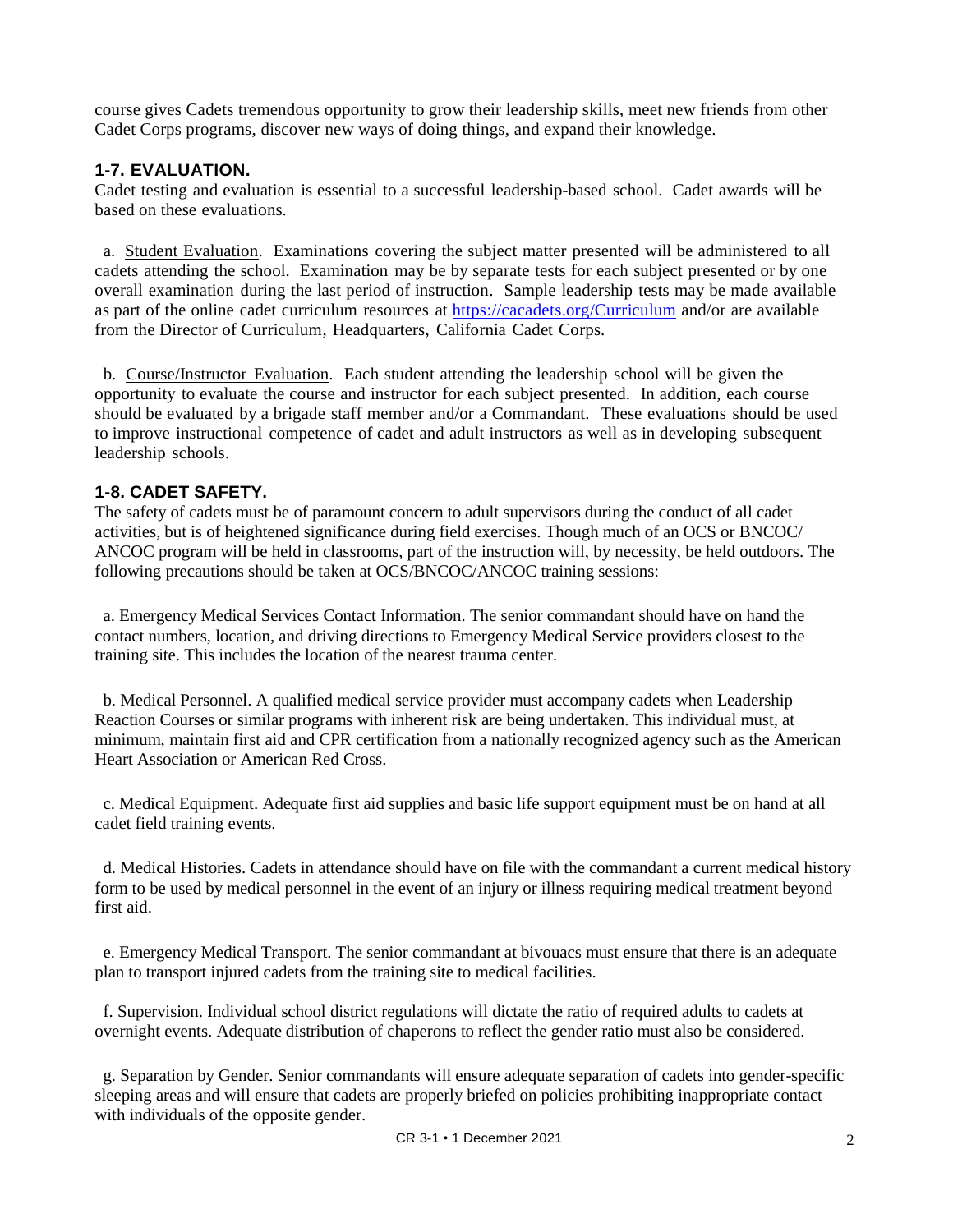h. Nighttime supervision. It is critical at overnight events, especially in the field, that adequate adult supervision be provided during nighttime hours to ensure that fraternization and horseplay do not occur.

i. Adult sleeping arrangements. Adults must be situated in such a position as to properly supervise cadets during overnight events. Adults should in no case sleep in areas alone with a single cadet of either gender.

j. The Rule of Three. Cadets must be instructed to travel to/from training areas with at least two other cadets and to do so only with the explicit knowledge and permission of a commandant. In addition, there will never be less than three Cadets of multiple gender by themselves in a room or tent. If males and females are in the room, there will be at least three people in the room. If one is asked to leave and there will be a male and female left alone in the room, the person won't leave, or they all will.

k. Hazard Mitigation. The senior commandant in attendance at the event will conduct a check of the area to mitigate hazards.

l. Evacuation Plan. The senior commandant will ensure that an adequate evacuation plan is in place to safely get all cadets and adults out of the training area into a safe zone within a reasonable amount of time. Considerations for the evacuation plan include:

- (1) Transportation of cadets and equipment.
- (2) Communication with parents.
- (3) Pick up or cadets by parents.
- (4) Emergency food, water, and shelter.
- (5) Protection from fire, flood, and other natural disaster.

 m. Communication. The senior commandant shall ensure that there is a method of contacting Emergency personnel. This may require consideration of such alternatives as satellite phones.

#### **1-9. AWARDS.**

Each cadet participating in any leadership-based school will receive the ribbons or awards noted in each specific chapter of this regulation, depending on the course attended and CR 1-1.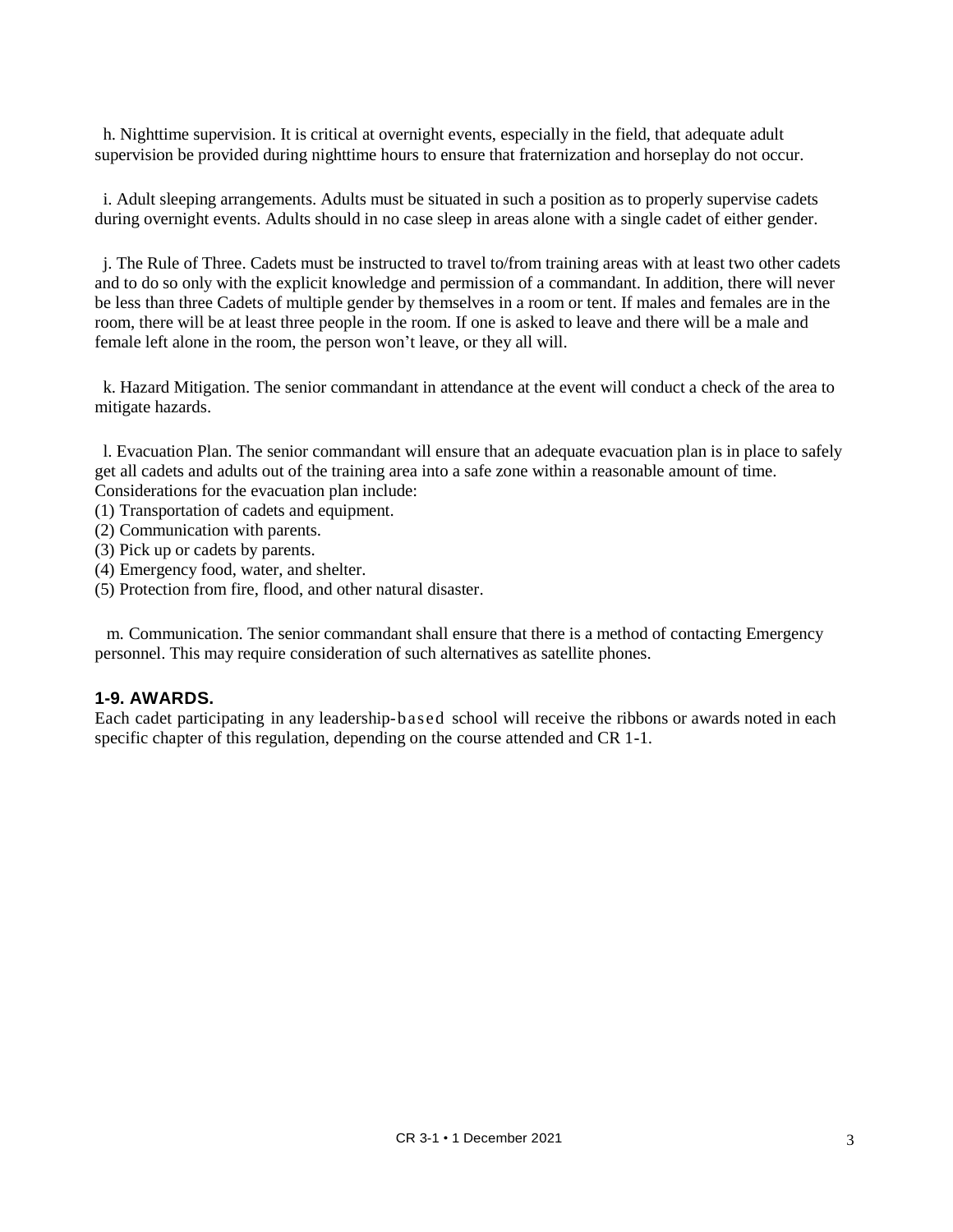## **LEADERSHIP SCHOOLS**

#### **2-1. Basic, Intermediate, and Advanced Leadership Schools.**

A leadership school is an activity conducted at the brigade level and designed to provide in-depth basic, intermediate, and advanced leadership training. Leadership schools are normally conducted on an annual basis, with one or more levels of instruction presented, concurrently, at the same training site. To be recognized as a leadership school for which cadets may be awarded leadership awards, the school must provide between six and twelve hours of instruction. A brigade headquarters may conduct as many leadership schools per year as is necessary to develop leadership qualities among its cadets.

As many cadets as possible should attend the brigade leadership school. It is an opportunity for cadets throughout the brigade to gather, develop a common knowledge of subjects taught, and to develop skills not usually taught in the school setting. The following subject matter is recommended for each level of leadership school.

a. Basic. The basic level leadership school is composed of first- and second-year cadets who have not attended a previous brigade leadership school. Basic leadership training includes a minimum of six hours of instruction in topics such as those listed below:

(1) Understanding and applying the traits and principles of leadership.

(2) Platoon and squad leadership duties and responsibilities (squad leaders, platoon sergeants, and platoon leaders) including basic drill instruction techniques.

(3) Conduct of inspections by platoon sergeants, platoon leaders, company first sergeants, and company commanders.

(4) An introduction to Cadet Corps Regulations and their use.

(5) Care and wear of the uniform.

(6) Military Courtesy.

b. Intermediate. The intermediate leadership school is the second formal step in developing leadership in cadets. It is conducted concurrently with the basic and advanced courses. A cadet must attend the basic level course and generally be in his second or subsequent year of Cadet Corps membership to be a student at an Intermediate Leadership School. The following subjects, in no less than 9 hours of instruction, should be offered at the intermediate leadership school:

(1) Company and Battalion organization, duties and responsibilities (command personnel and staff officers) as outlined in CR 3-22.

- (2) Human motivation and leadership counseling techniques.
- (3) Methods of instruction and lesson planning and the Cadet Corps Curriculum.
- (4) Conflict resolution.
- (5) Interpreting and supplementing Cadet Corps Regulations.
- (6) Detailed study of CR 1, CR 2-1, CR 3, CR 4-1 and CR 5-1.
- (7) Duties and responsibilities of a noncommissioned officer.
- (8) Team building and drill instruction techniques for competitive and exhibition drill team leaders.

c. Advanced. Cadets attending the advanced course must have completed the basic and intermediate courses, and should generally be in their third or subsequent year of Cadet Corps membership. Cadets attending the advanced course should be given an opportunity to apply lessons learned through activities (teaching, drilling, and commanding) with other cadets (basic or intermediate course attendees) at the school. The advanced course should include no less than 12 hours of instruction in the following topics:

(1) Battalion and brigade organization, duties and responsibilities.

(2) Development of a personal leadership philosophy.

CR 3-1 • 1 December 2021 4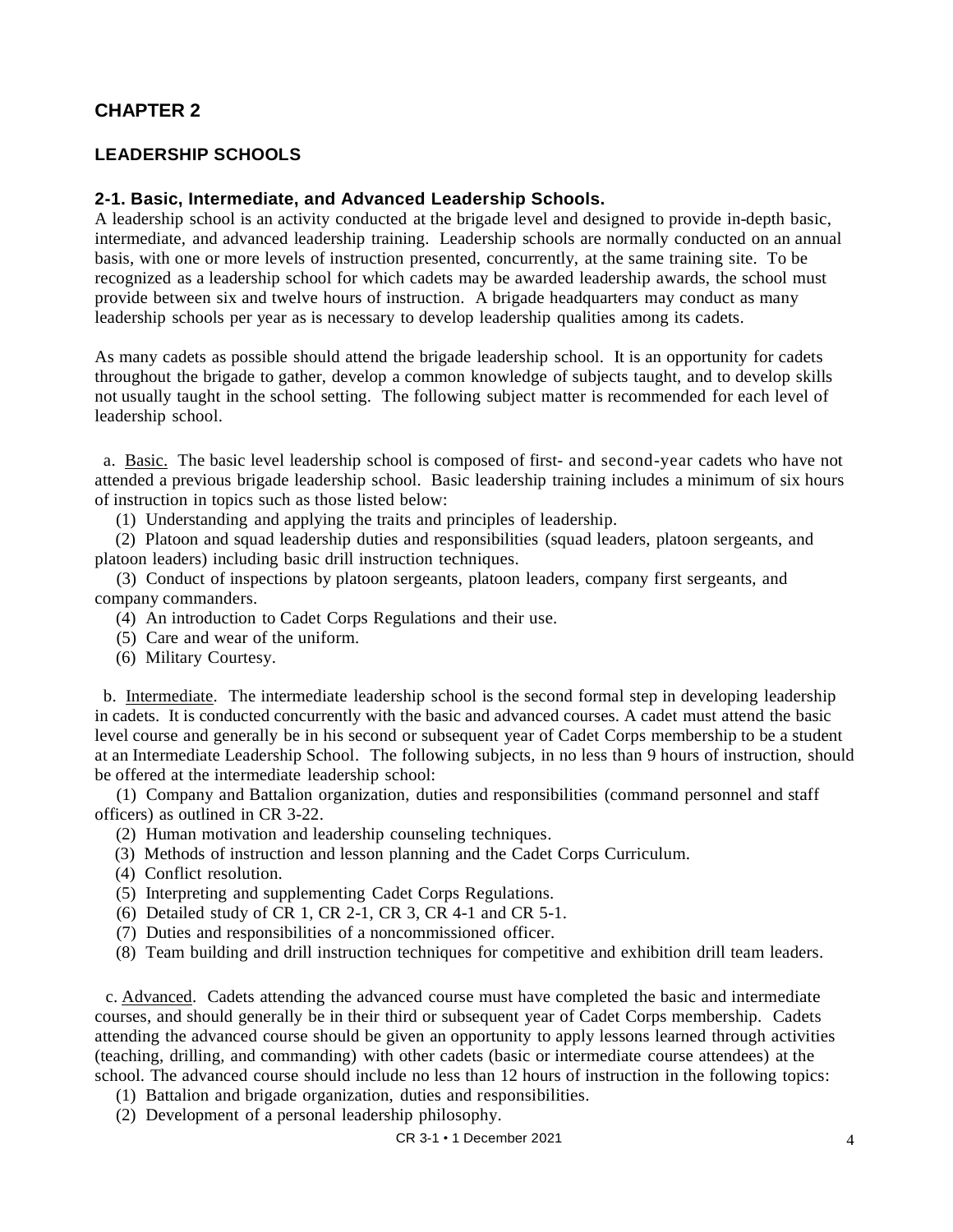- (3) Decision-making and policy setting.
- (4) Detailed study of the Cadet Corps Curriculum Guide.
- (5) Discipline and the development of behavior codes and punishment.
- (6) Group dynamics and control.
- (7) Detailed study of Cadet Regulations and the California Military and Veterans Code.
- (8) Event Planning, including risk assessment and risk management.
- (9) Establishing missions, goals, and objectives.

## **2-2. AWARDS**

Cadets successfully completing the course will receive one of the following awards:

a. Advanced Leadership School Award. Cadets successfully completing the advance leadership course with a score of 70% or higher on the written and/or oral examinations will receive the Advanced Leadership Ribbon. The cadet who is the distinguished graduate will receive the gold Advanced Leadership Medal and gold oak leaf cluster attachment for the ribbon. The second and third place cadets will receive silver and bronze Advanced Leadership Medals and oak leaves, respectively. A bronze attachment "E" will be presented to the cadets on the Commandants List (top 10% of the GRADUATING class).

b. Intermediate Leadership School Award. Cadets successfully completing the intermediate leadership course with a score of 70% or higher on the written and/or oral examinations will receive the Intermediate Leadership Ribbon. The cadet who is the distinguished graduate will receive the gold Intermediate Leadership Medal and gold oak leaf cluster attachment for the ribbon., the second and third place cadets will receive silver and bronze Intermediate Leadership Medals and oak leaves, respectively. A bronze attachment "E" will be presented to the cadets on the Commandants List (top 10% of the GRADUATING class).

c. Basic Leadership School Award. The Basic Leadership Ribbon will be presented to all cadets successfully completing the basic leadership course with a score of 70% or higher on the written and/or oral examinations. The cadet who is the distinguished graduate will receive the gold Basic Leadership Medal and gold oak leaf cluster attachment for the ribbon., the second and third place cadets will receive silver and bronze Basic Leadership Medals and oak leaves, respectively. A bronze attachment "E" will be presented to the cadets on the Commandants List (top 10% of the GRADUATING class).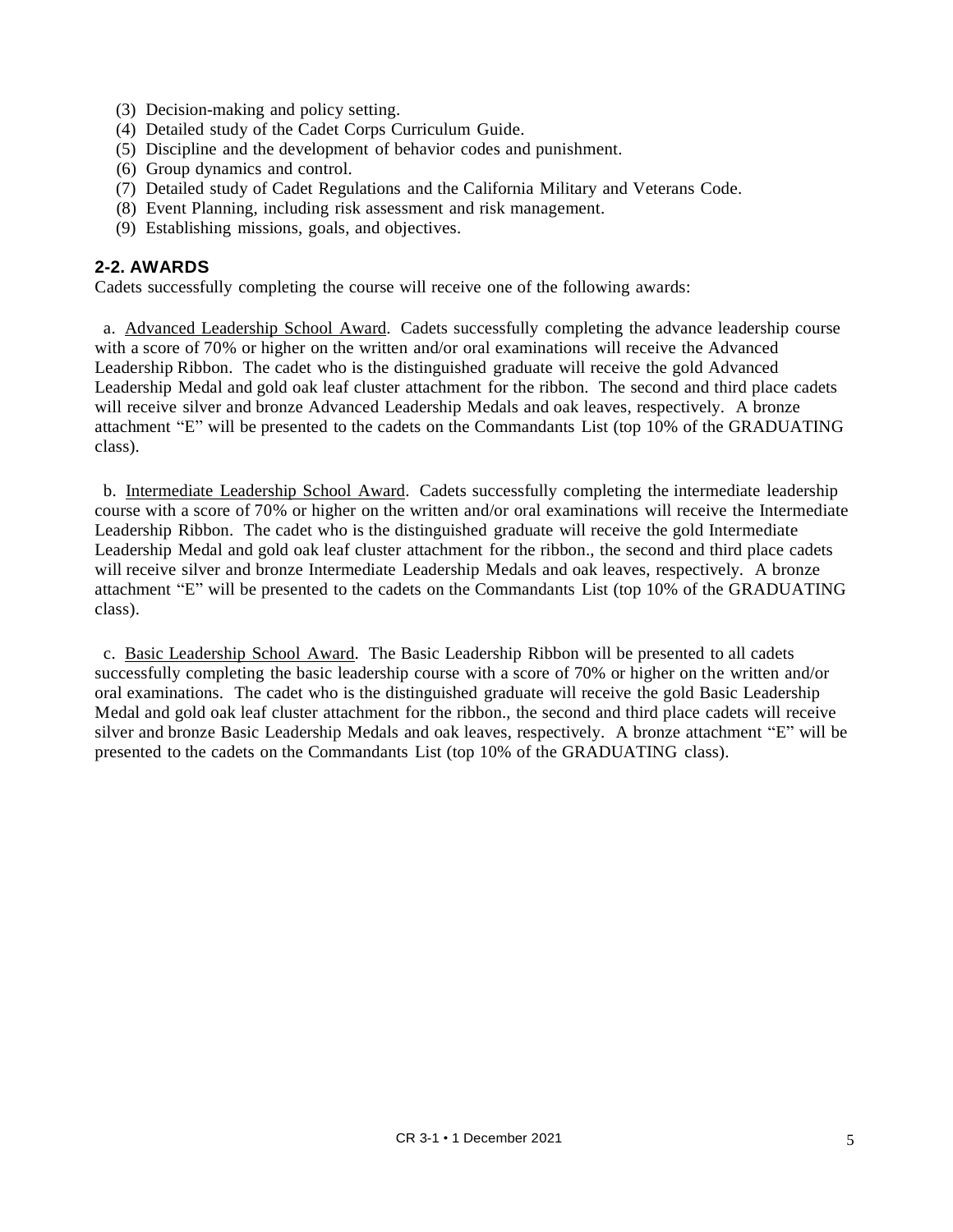## **NON-COMMISSIONED OFFICER SCHOOLS**

## **3-1. Basic Non-Commissioned Officer Course (BNCOC)**

a. The curriculum of a cadet Basic Non-commissioned Officer Course should have as its goal the imparting of skills, knowledge, and dispositions commensurate with appointment as a non-commissioned officer in ranks of C/CPL through C/SSG in the California Cadet Corps. It is recommended that BNCOC include a minimum of 16 hours of classroom and/or field instruction. Specific instructional objectives for the Basic Non-Commissioned Officer Course (BNCOC) should include, at a minimum:

- 1) Mastery of military courtesy and customs, including rules of saluting, and forms of address.
- 2) Leading a flag detail.
- 3) Leading a Color Guard.
- 4) Proper wear of the CACC Uniforms and Insignia and the regulations governing them.
- 5) Leading squad- and platoon-level physical fitness sessions.
- 6) Principal NCO duties.
- 7) The Chain of Command, Chain of Concern, and Staff and NCO Support Channels.
- 8) Techniques for promoting discipline in subordinates.
- 9) Maintaining morale and esprit de corps in subordinates.
- 10) Methods of Instruction in squad size units.
- 11) The Ten Values of the Cadet Code (L-E-A-D-E-R-S-H-I-P).
- 12) Professional Ethics and Personal Conduct.
- 13) Contemporary Leadership Issues (fraternization, sexual harassment, gender discrimination, cyber-

bullying, bullying, alcohol, tobacco, and drug use, etc).

- 14) Leadership Counseling.
- 15) Maintaining your service record.
- 16) Serving as a range safety NCO (if applicable to the local school district curriculum).
- 17) Safety and Risk Management.
- 18) Importance of maintaining a strong academic record during secondary and post-secondary education.

b*.* BNCOC enrollment prerequisites: In order to enroll in BNCOC, a cadet must have met the following prerequisites commensurate with the six CACC objectives:

- 1) Attained at least the rank of CFC as a demonstration of basic military knowledge.
- 2) Must have shown effort to meet the requirements for satisfactory academic progress as defined in

 3) CR 1-5; since a junior NCO is not required to have fully met the definition of satisfactory academic progress, commandant personnel and cadet commanders considering cadet enrollment in a BNCOC program are granted significant latitude in deciding whether a cadet is demonstrating effort to meet the definition of satisfactory academic progress.

 4) Must have taken and shown improvement toward meeting the Healthy Fitness Zone requirement of the CA Physical Fitness Test (Fitnessgram) within the previous school year.

5) Must have demonstrated leadership potential.

 6) Must have satisfactory citizenship records at school; generally, this would be defined as having no serious classroom or school disciplinary infractions during the previous 12 calendar months. Cadets who have serious disciplinary infractions within the last year, but who have demonstrated improvement and effort in this area, may at the discretion of the commandant, be enrolled in the BNCOC course.

 7) Must have demonstrated satisfactory patriotic spirit and attitude as evidenced by participation in civic and school patriotic events.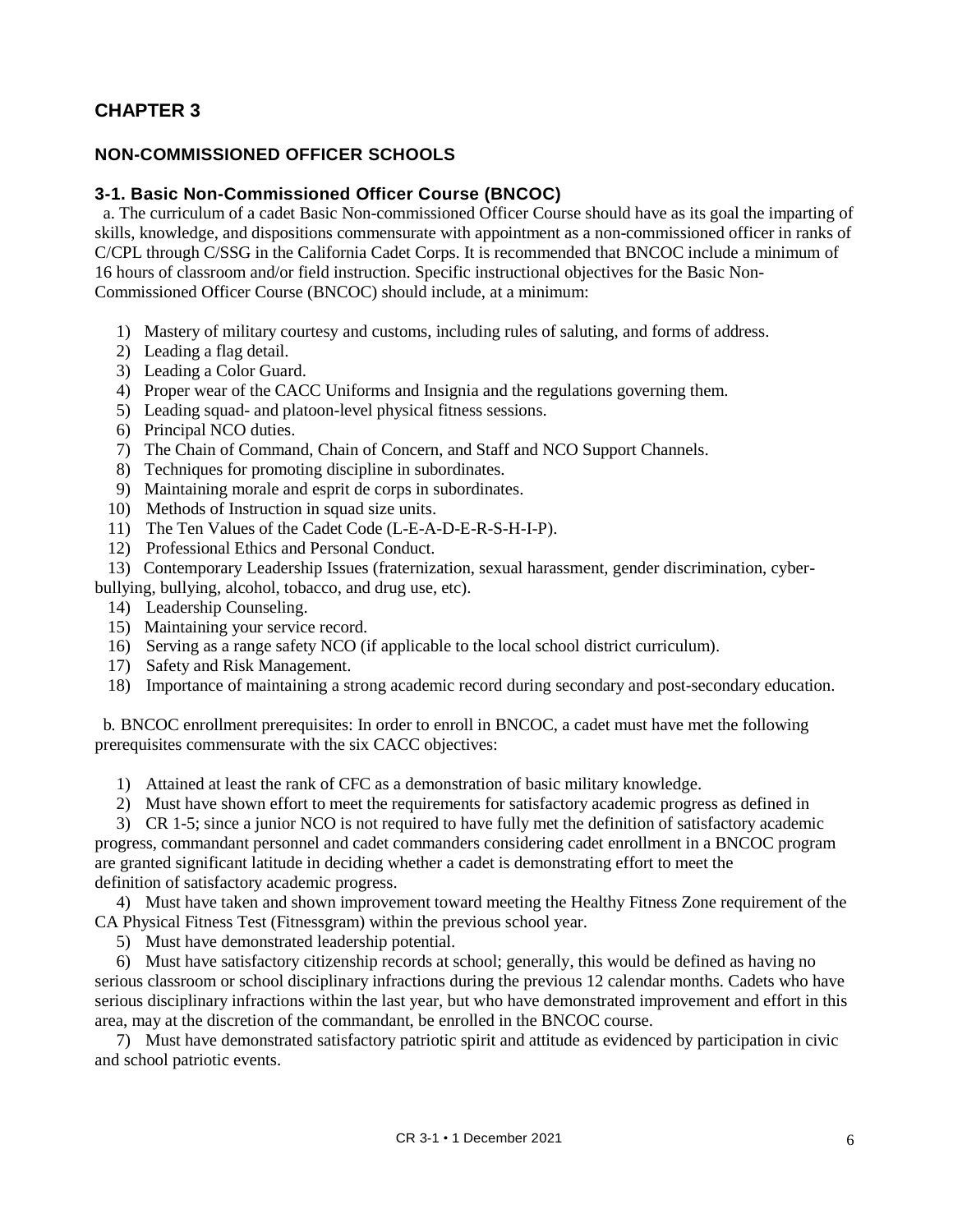## **3-2. Advanced Non-Commissioned Officer Course (ANCOC)**

a. The curriculum of an Advanced Non-commissioned Officer Course should have as its goal the imparting of skills, knowledge, and dispositions commensurate with appointment as a non-commissioned officer in ranks of C/SFC, C/MSG, C/1SG, C/SGM and C/CSM in the California Cadet Corps. It is recommended that ANCOC includes a minimum of 16 hours of classroom and/or field instruction. Specific instructional objectives for the Advanced Non-Commissioned Officer Course (ANCOC) should include, at a minimum:

- 1) Leading company and larger sized unit physical fitness sessions.
- 2) Duties of Platoon Sergeants, First Sergeants, Sergeants Major, and Command Sergeants Major.
- 3) The Chain of Command, Chain of Concern, and Staff and NCO Support Channels.
- 4) Techniques for promoting discipline in subordinate cadets and NCOs.
- 5) Maintaining morale and esprit de corps in subordinate cadets and NCOs.
- 6) Accountability (strength reporting) at cadet operations.
- 7) NCO Relationships with cadet officers.
- 8) Methods of Instruction in platoon and company sized units.
- 9) Professional Ethics and Personal Conduct.
- 10) NCO roles in battalion, regimental, and brigade staff sections.

11) Contemporary Leadership Issues (fraternization, sexual harassment, gender discrimination, cyber-

bullying, bullying, alcohol, tobacco, and drug use, etc).

- 12) Promoting responsibility and success in junior NCOs.
- 13) Safety and Risk Management.
- 14) Maintaining your service record.
- 15) Leadership counseling for senior NCOs.

 16) Completion of a Leadership Reaction or similar (low ropes, high ropes, team building, physical challenges) course.

 17) Demonstrate a discussion with a prospective cadet to help discern possibility of youth joining the CACC (recruitment discussion).

18) Demonstrate a presentation advocating the various courses of study at CACC summer camp.

19) Conduct of/during a promotion board.

b. ANCOC enrollment prerequisites: In order to enroll in ANCOC, a cadet must have met the following prerequisites commensurate with the six CACC objectives:

- 1) Attained at least the rank of C/SGT as a demonstration of basic military knowledge.
- 2) Must have met the requirements for satisfactory academic progress as defined in CR 1-5.
- 3) Must have passed the CA Physical Fitness Test (Fitnessgram) within the previous school year.
- 4) Must have demonstrated leadership potential.

 5) Must have satisfactory citizenship records at school; generally, this would be defined as having no serious classroom or school disciplinary infractions during the previous 12 calendar months.

 6) Must have demonstrated satisfactory patriotic spirit and attitude as evidenced by participation in civic and school patriotic events such as parades, color guards, and flag detail.

7) While BNCOC is not a prerequisite for ANCOC participation, it is highly recommended.

## **3-3. Waivers**

a. Waivers of the BNCOC and ANCOC enrollment prerequisites may be made at the discretion of the commandants if enrollment is in the best interests of the cadet and unit. It should be noted that enrollment and successful completion of a course does not mandate promotion, nor does successful completion of an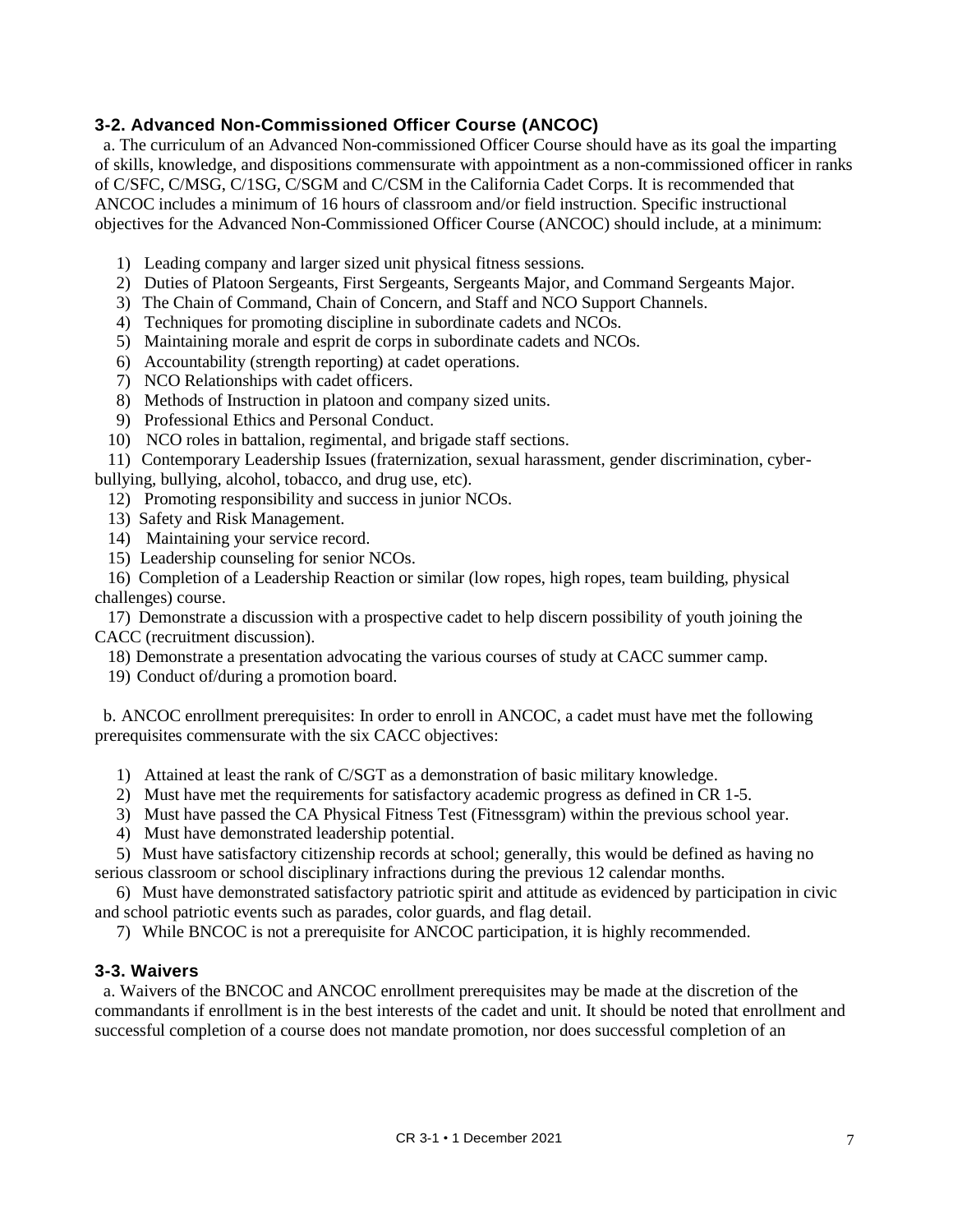BNCOC or ANCOC authorize a commandant to waive the requirements set forth in CR 1-5, Cadet Appointments and Promotions.

## **3-4. Administrative Procedures.**

a. The following procedures are recommended for enrollment in BNCOC or ANCOC (some or all of these may be required by commandants for enrollment in a BNCOC or ANCOC program):

- 1) Submit a neatly printed or typed application which includes a copy of the cadet's service record
- 2) Submit a brief statement of interest in the course and reasons for desired enrollment.

 3) Submit a copy of the most recent report card(s) and signed statements by all current teachers and the academic counselor indicating their agreement that the cadet meets the citizenship and academic requirements for promotion to ranks above C/SSG.

b. Culminating Boards. It is recommended that all cadets participate in oral interview boards as part of the ANCOC program. Since oral boards are a requirement of CR 1-5 for promotion to all ranks above C/SSG, practice in techniques for taking an oral interview board is a critical skill for cadets to master.

## **3-5. Awards**

a. IAW CR 1-1, authorized ribbons may be awarded to cadets who successfully complete the course of study of a BNCOC or ANCOC program. For the purposes of these awards, "Successfully complete" shall be defined as passing ALL written and performance assessments during/associated with the training with scores of 80% (or equivalent on a performance task/rubric) or better.

b. First, Second, and Third place medals in each training program may be awarded to the individual cadets whose written and performance test score totals distinguish them with the highest, second highest, and third highest performance totals respectively. Individual brigades/regiments (or the state HQs in the case where such an event is sponsored by that HQ) shall establish written procedures for determining the first, second, and third place medalists. Though occasional "ties" may be necessary, efforts should be made to minimize ties so as to make the awards more meaningful and special.

 c. Brigade Event Honor unit ribbons may be awarded at BNCOC/ANCOC IAW the provisions of CR 1-1.

d. Brigade Headquarters Company and Cadre ribbons may also be awarded IAW CR 1-1.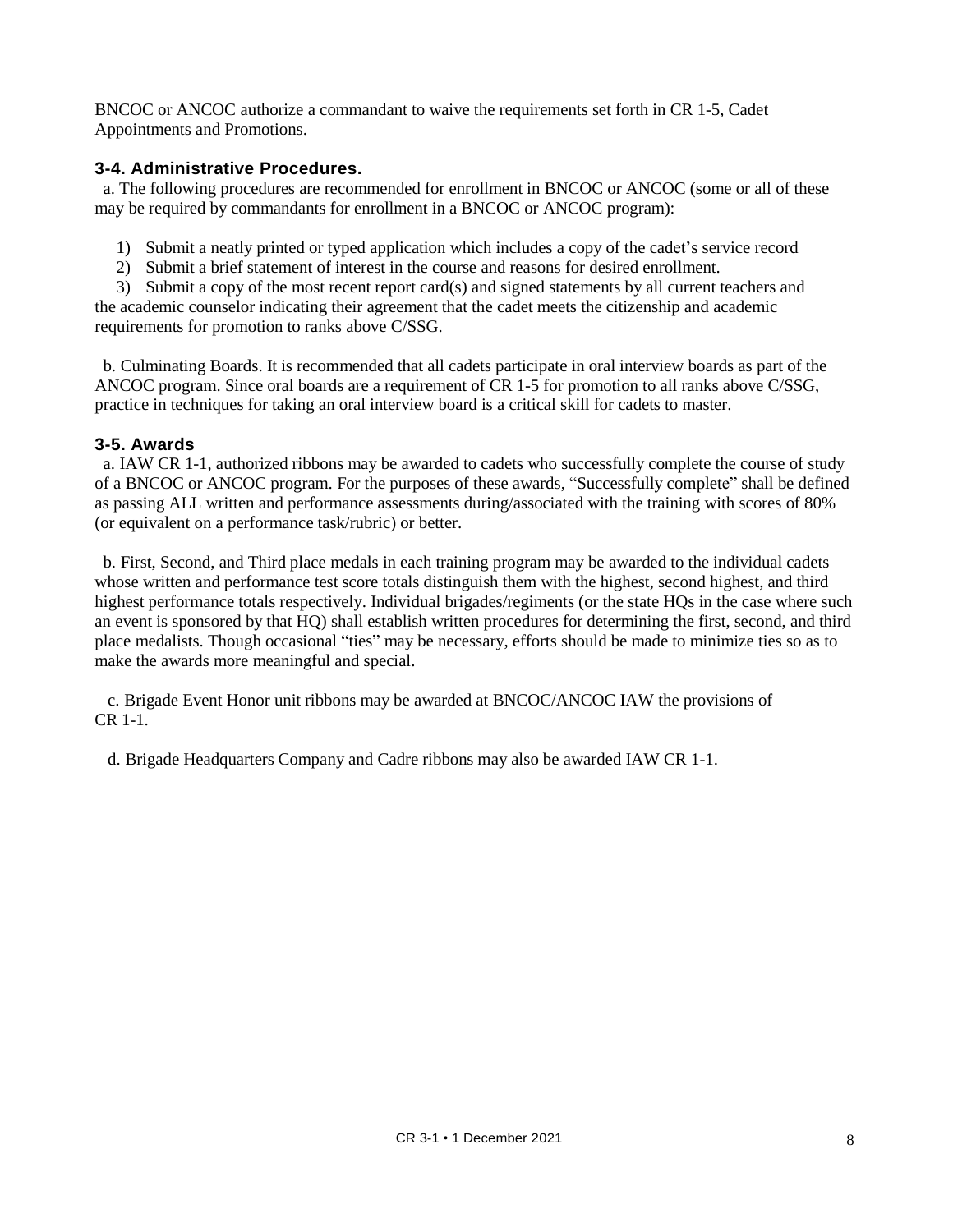# **OFFICER CANDIDATE SCHOOLS (OCS)**

The curriculum of a cadet Officer Candidate School should have as its goal the imparting of skills, knowledge, and dispositions commensurate with appointment as a junior officer (C/2LT, C/1LT, and C/CPT) in the California Cadet Corps. It is recommended that Officer Candidate Schools include a minimum of 16 hours of classroom and/or field instruction. As time and resources dictate, instruction can be conducted over a single extended period or can be a series of courses offered after school or on weekends, or in a summer encampment setting.

## **4-1. Admission.**

a. A review of the necessary knowledge and skills for promotion to Cadet Master Sergeant (it is recommended that Officer Candidates take a written qualifying test consisting of questions from the written C/SGT promotion test and the questions asked in the C/SFC and C/MSG promotion boards; candidates should score a minimum of 80% on that test in order to participate in the Officer Candidate School).

b. OCS enrollment prerequisites: In order to enroll in OCS, a cadet must have met the following prerequisites commensurate with the six CACC objectives:

- 1) Attained at least the rank of C/SSG as a demonstration of basic military knowledge.
- 2) Must have met the requirements for satisfactory academic progress as defined in CR 1-5.
- 3) Must have passed the CA Physical Fitness Test (Fitnessgram) within the previous school year.
- 4) Must have demonstrated leadership potential.

 5) Must have satisfactory citizenship records at school; generally this would be defined as having no serious classroom or school disciplinary infractions during the previous 12 calendar months.

 6) Must have demonstrated satisfactory patriotic spirit and attitude as evidenced by participation in civic and school patriotic events such as flag details, color guards, parades, etc.

c. Waivers. Waivers of the above enrollment prerequisites may be made at the discretion of the commandants if enrollment is in the best interests of the cadet and unit. It should be noted that enrollment and successful completion of a course does not mandate promotion, nor does successful completion of an OCS Course authorize a commandant to waive the requirements set forth in CR 1-5, Cadet Appointments and Promotions.

d. Procedures. The following procedures are recommended for enrollment in an OCS course:

- 1) Submit a neatly printed or typed application which includes a copy of the cadet's service record
- 2) Submit a brief statement of interest in the course and reasons for desired enrollment.

 3) Submit a copy of the most recent report card(s) and signed statements by all current teachers and the academic counselor indicating their agreement that the cadet meets the citizenship and academic requirements for promotion to ranks above C/SSG.

e. Culminating Boards. It is recommended that all cadets participate in oral interview boards as part of the OCS program. Since oral boards are a requirement of CR 1-5 for promotion to all ranks above C/SSG, practice in techniques for taking an oral interview board is a critical skill for cadets to master.

## **4-2. Suggested Curriculum.**

a. The fundamentals of officership, including:

- 1) Being leaders of character.
- 2) How the role of officers differ from the roles of non-commissioned officers.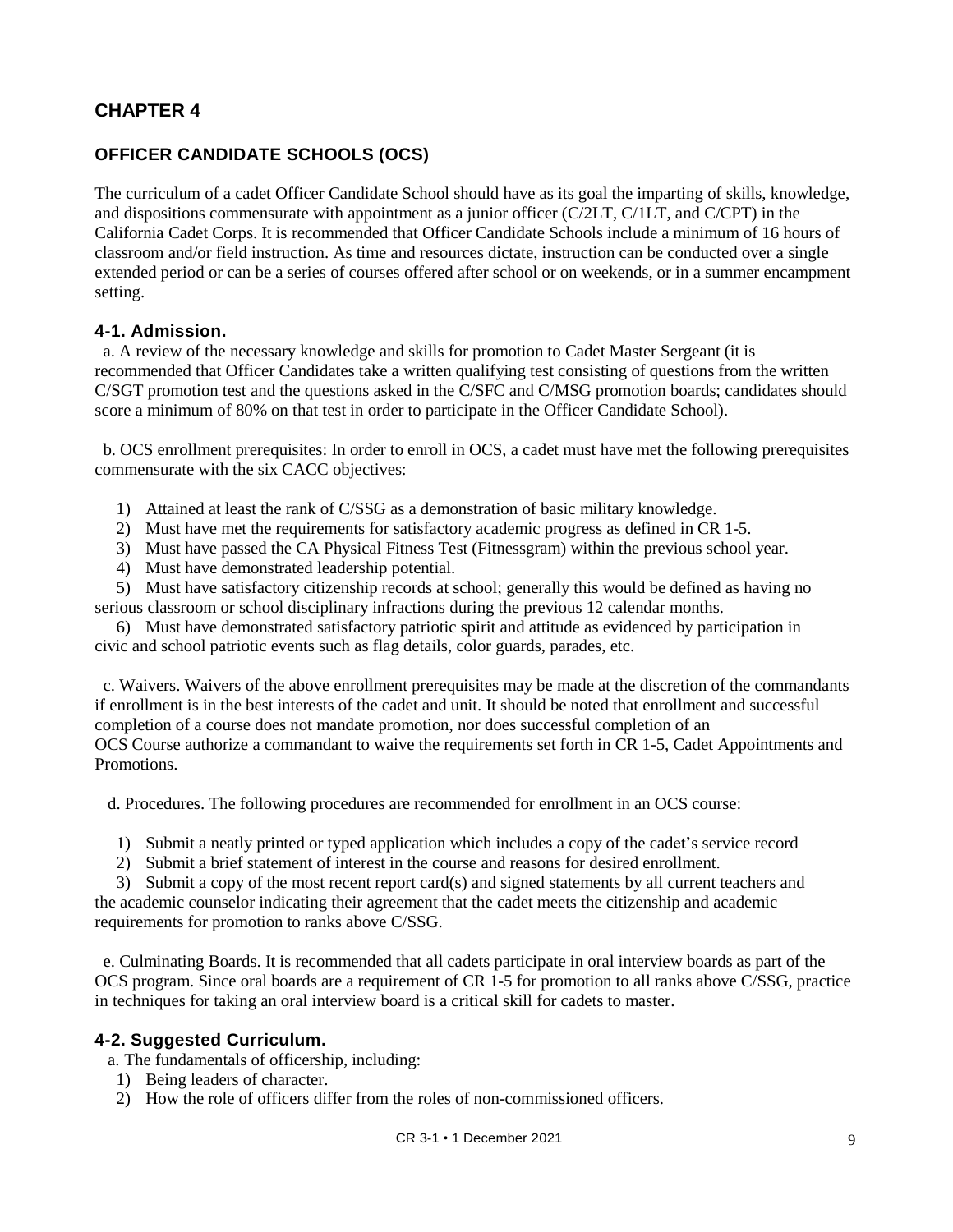3) The 8 principles of officership – duty, honor, loyalty, service to country, competence, teamwork, subordination, and leadership.

4) The Cadet Leadership Model.

b. Developing a mission statement, goals, and objectives.

c. Duties and Responsibilities of a Platoon Leader.

d. Duties and Responsibilities of a Company Commander and XO. e. Formations and Inspections.

f. Platoon and Company Drill roles for cadet officers.

g. Methods of Instruction and Lesson Planning.

h. The Leader's Code and its meaning for cadet officers.

i. Motivation.

j. Leadership Counseling roles and techniques for cadet officers. k. Cadet regulations.

l. Cadet Corps organization (CR 3-22).

m. Serving as a range safety officer (if applicable to the local school district curriculum).

n. Professional Ethics and Personal Conduct.

o. Contemporary Leadership Issues (fraternization, sexual harassment, gender discrimination, bullying, alcohol, tobacco and drug use, etc).

p. Safety and Risk Management.

q. Promoting the Leadership Indicators.

r. Maintaining your service record.

s. Basic cadet staff functions.

 t. Completion of a Leadership Reaction or similar (low ropes, high ropes, team building, physical challenges) course.

u. Conduct of/during a promotion board.

 v. It is also recommended that during or after completion of the OCS curriculum, candidates be required to complete a variety of performance tasks commensurate with the duties and responsibilities of cadet junior officers, including, but not limited to:

1) Teaching cadet classes.

2) Performing a variety of staff roles.

3) Commanding a platoon and/or company.

4) Counseling subordinate cadets for discipline and other problems.

5) Utilizing cadet regulations.

6) Serving as a range safety officer (if applicable to the local school district curriculum).

7) Meeting with senior cadet leaders and demonstrating self-reflection on leadership strengths and

weaknesses, especially as they relate to the leadership traits and principles and the 8 principles of officership.

8) Conducting formations and inspections of platoons and companies.

9) Sitting on the promotion boards of cadets and cadet NCOs.

## **4-3. Awards.**

a. IAW CR 1-1, authorized ribbons may be awarded to cadets who successfully complete the course of study of an OCS program. For the purposes of these awards, "Successfully complete" shall be defined as passing ALL written and performance assessments during/associated with the training with scores of 80% (or equivalent on a performance task/rubric) or better.

b. First, Second, and Third place medals may be awarded to the individual cadets whose written and performance test score totals distinguish them with the highest, second highest, and third highest performance totals respectively. Individual brigades/regiments (or the state HQs in the case where such an event is sponsored by that HQ) shall establish written procedures for determining the first, second, and third place medalists. Though occasional "ties" may be necessary, efforts should be made to minimize ties so as to make the awards more meaningful and special.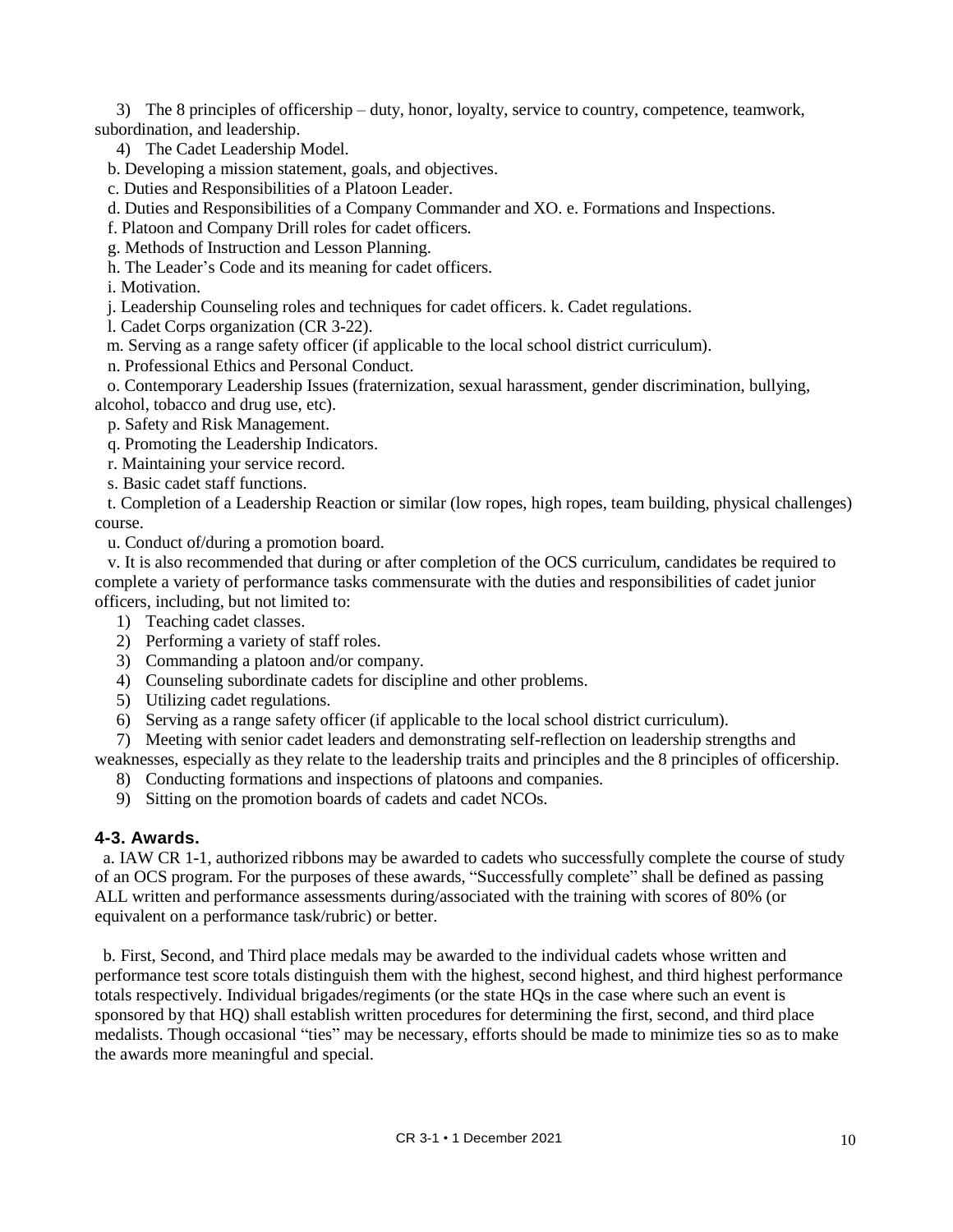## **SPECIALIZED TRAINING SCHOOLS**

## **5-1. Purpose.**

This chapter outlines the responsibilities of regimental, brigade, and state level cadet commanders and staffs and commandant personnel in the conduct of courses of instruction for which the Specialized Training Ribbon is to be awarded.

## **5-2. Responsibilities.**

Commandants who plan and implement these types of training are responsible for ensuring quality curriculum, effective delivery of instruction, close monitoring of cadet safety, and ensuring that these experiences have adequate levels of rigor. Cadet commanders and their staffs who assist in the planning and implementation such courses are responsible for developing and disseminating a mission, goals, and objectives for the training, as well as conducting necessary work to support the accomplishment of that mission through administration and personnel management, training and operational planning, supply and logistic support plans, and public relations planning.

## **5-3. Recommended Courses.**

The following courses of instruction may be offered by regiments, brigades, and the state HQ and the Specialized Training Ribbon may be awarded if the program of instruction is approved in advance by the HQ CACC. Regiments and brigades may also partner with school, civic and community resources and agencies to offer or participate in these courses.

In order to qualify for the CPT David K. Appel Specialized Training Ribbon, the course of study must be at least 16 hours in length. Two or more of the courses recommended here may be combined (in a synchronous way) to meet the minimum hours.

a. Command and Staff Schools (see Chapter 7 for approved curriculum).

 b. Disaster/Crisis Preparedness and Management (other than CERT training) – must include instruction in the four domains of disaster preparedness (prevention/mitigation of disaster consequences, preparing for natural and other disasters/crises, responding to disasters and crises, recovering from disasters).

c. Specialized Marksmanship Training.

 d. Advanced Orienteering – designing an orienteering course or completing an advanced level orienteering training program.

e. Advanced studies in California History – emphasizing California military history.

 f. The Seven Habits of Highly Effective Teens – training by a Steven Covey-affiliated training organization/agent.

 g. The Six Most Important Decisions You Will Make – training by a Steven Covey-affiliated training organization/agent.

h. Peer Leadership Training - peer counseling, crisis management, suicide prevention, etc.

 i. Conducting effective meetings – including agendas, minutes, meeting management, communication, team building, brainstorming, decision-making, and Roberts' Rules of Order.

 j. Dealing with difficult people – including strategies for diffusing conflict, mediating compromise, mitigating anger, confronting with tact.

 k. The human physiology of fitness – training which advances cadet understanding of flexibility, aerobic capacity, endurance, muscular development, VO2 capacity, Body Mass Index, and Fitnessgram.

 l. Personal Organization and Time Management – using planners, electronic organizers, keeping personal space organized, managing calendars, to-do lists, etc.

 m. Personal Financial Planning and Management – making, using, and refining a personal budget, investing in the gamut of available investment strategies, retirement planning, etc.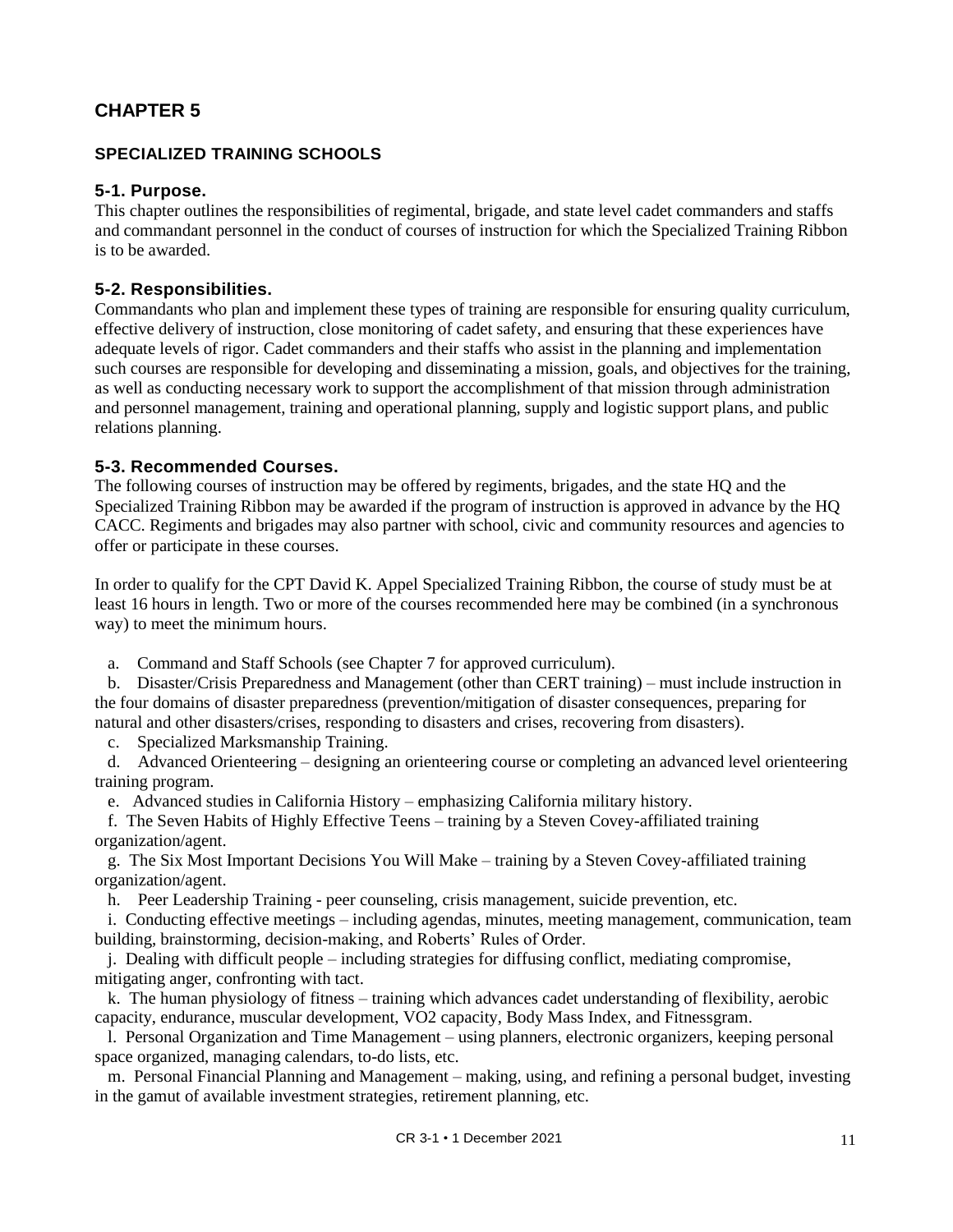n. Public Relations Management – dealing with the media, writing press releases, effective photography for print media, etc.

 o. Advanced First Aid or Emergency Medical Technician (other than Cadet Medic Badge training) – offered by accredited state providers of such training.

p. Advanced study of Cadet Regulations – intensive reading and dissection of one or more cadet regulations.

 q. Career and College Planning – including career interest inventories, understanding the UC/CSU "A- G" requirements, college admission requirements, military academies, options for military service, effective interviewing and writing resumes.

r. Archery.

## **5-4. Unauthorized Courses.**

Courses for which other ribbons will be awarded may NOT be used as the basis for awarding the Specialized Training Ribbon. Examples include:

- a. Hunter safety.
- b. Basic First Aid Certification.
- c. Mountaineering Certification.
- d. Survival.
- e. Basic Leadership.
- f. Intermediate Leadership.
- g. Advanced Leadership.
- h. Drill Academies.
- i. BNCOC.
- j. ANCOC.
- k. OCS.
- l. Bivouacs.
- m. Other courses for which other cadet decorations or awards qualify.

## **5-5. Approval of courses.**

 a. The curriculum of all Specialized Training Courses requires advance approval of the State HQ S-3 in order to award the Specialized Training Ribbon. Requests for approval must include the following:

1) A list of specific, measurable, learning objectives for the course.

 2) A list of assessments which will gauge cadet mastery of the knowledge, skills, and attitudes/dispositions being taught.

- 3) A list of the instructional strategies being used.
- 4) A copy of the event training schedule.
- 5) A statement of the qualifications of the instructor(s) being used.
- 6) A copy of the draft circular/flyer being used to advertise the course/event.

b. A packet with the above information must be sent to HQ CACC at least one month prior to the scheduled event, but the sooner information is sent, the sooner regiments or brigades proposing to offer the course will have approval or know that additional supporting documentation/information is required prior to approval.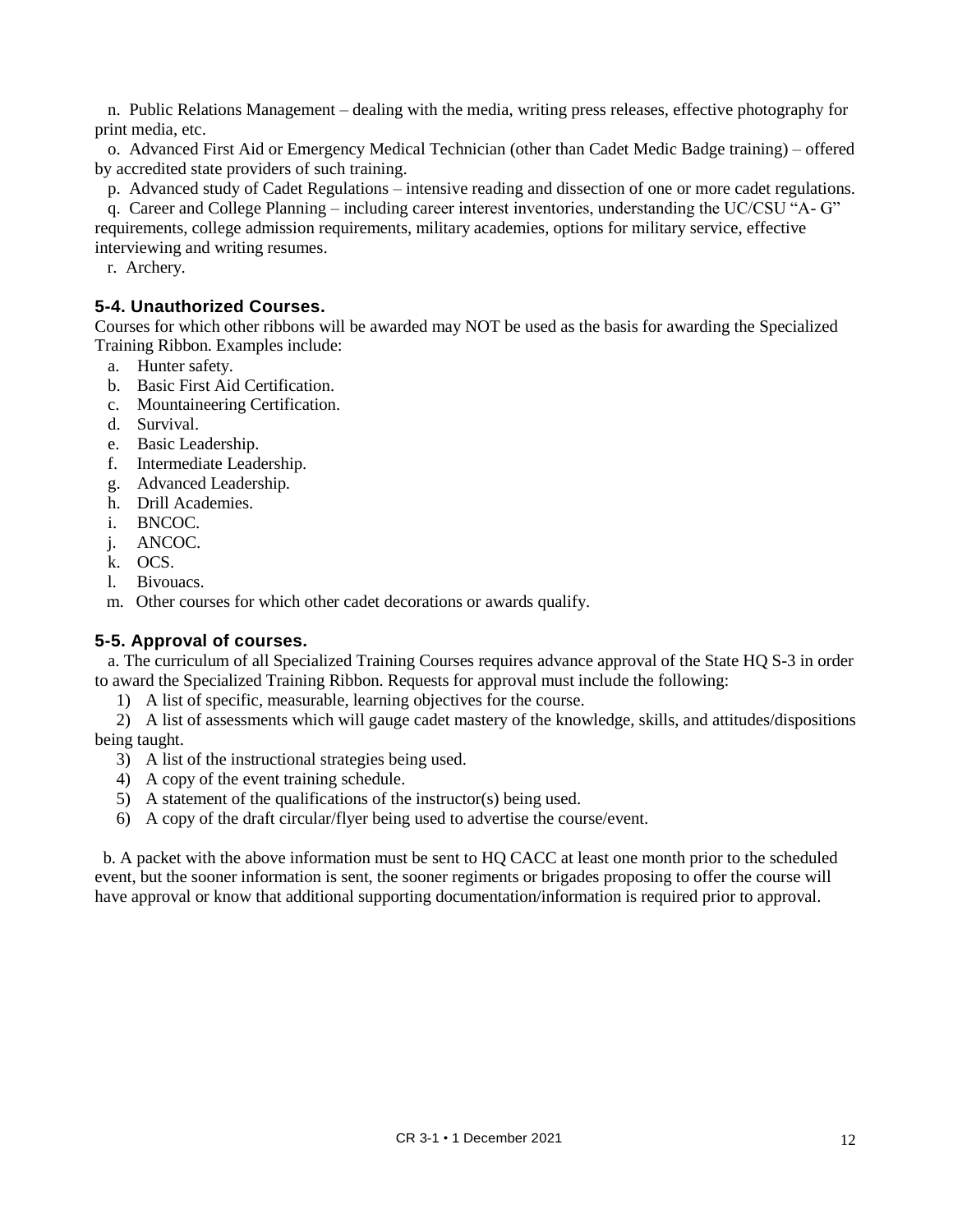## **DRILL ACADEMIES**

#### **6-1. Purpose.**

The objectives of the California Cadet Corps Drill Academies are for each individual cadet to:

- a. Develop skills of individual drill
- b. Learn the commands required for successful squad drill
- c. Learn the commands required for successful platoon drill.

#### **6-2. Reference.**

CR 3-21.5, Drill and Ceremonies, with all applicable officially published changes, governs drill and ceremonies conducted by the California Cadet Corps.

#### **6-3. General.**

- a. Drill Academies shall consist of two possible courses of instruction: squad drill or platoon drill.
- b. Cadets may only participate in one course of instruction at a time.

 c. Cadets must have successfully completed the squad drill course of instruction prior to enrollment in the platoon drill course. Exceptions to this rule may be made by regimental or brigade advisors if the best interests of the cadet or his/her home unit are served by waiving this requirement.

- d. The course of instruction for squad drill shall consist of no less than 8 hours.
- e. The course of instruction for platoon drill shall consist of no less than 8 hours.

 f. Instruction shall be offered by individuals who are experts in the content and application of CR 3- 21.5, preferably current or former Cadet Drill Instructors. In the absence of qualified cadet or Army Drill Instructors, commandant personnel, senior cadet leaders, or current or former members of the U.S. Armed forces may be utilized as instructors provided they are fully familiar with the content and application of CR 3- 21.5. Ideally, senior cadet NCOs who are graduates of the Cadet Drill Instructor Course will participate as instructors.

 g. The concept of Drill Academies is that cadets are placed into teams (squads or platoons) for all instruction. They then are given a competitive sequence at the end of instruction which assesses their ability to perform the movement taught during instruction. That sequence is judged much in the same way State Drill Competition is judges (see CR 3-8) and the top teams are selected for first, second, or third place awards.

#### **6-4. Squad Course.**

During the squad course, cadets are taught most or all of the following individual and squad drill commands:

- *a.* FALL IN
- *b.* Squad, ATTENTION
- *c.* Rest positions at the halt
	- 1) Parade, REST
	- 2) Stand at EASE
	- 3) At EASE
- 4) REST
- *d.* Left FACE
- *e.* Right FACE
- *f.* About FACE
- *g.* Half left FACE
- *h.* Half right FACE
- *i.* Present ARMS
- *j.* Order ARMS
- *k.* Steps to the left
- *l.* Steps to the right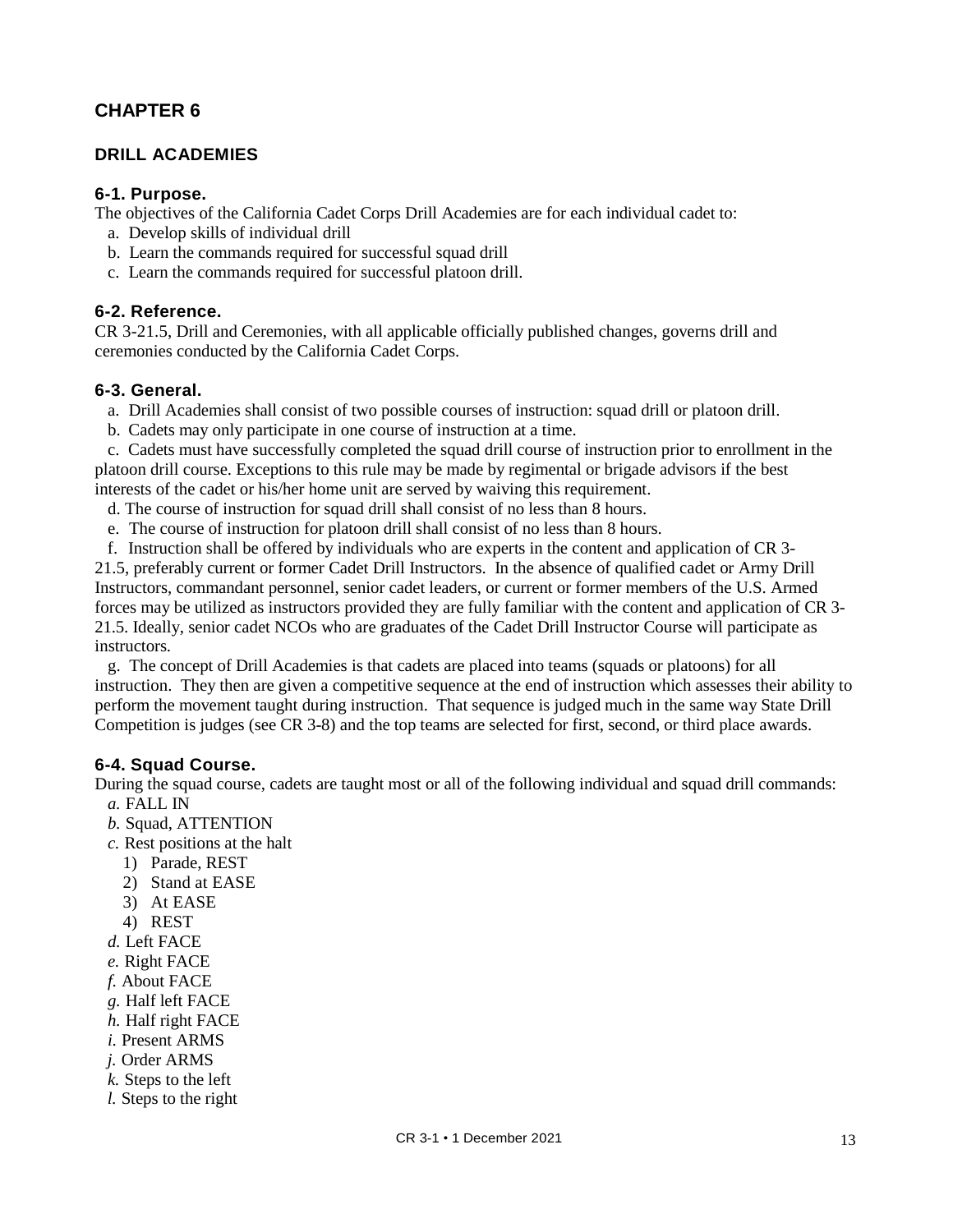m. Steps forward  *n.* Steps backward  *o.* Forward, MARCH  *p.* Change Step, MARCH  *q.* Squad, HALT  *r.* Rear, MARCH  *s.* At Ease, MARCH  *t.* Route Step MARCH  *u.* Half step, MARCH  *v.* Mark Time MARCH  *w.* Right step MARCH  *x.* Left step MARCH  *y.* Backward, MARCH  *z.* Double Time, MARCH  *aa.* Quick time MARCH  *bb.* Face to the left in Marching *cc.* Face to the Right in Marching *dd.* Count OFF  *ee.* Close interval, MARCH *ff.* Normal interval, MARCH *gg.* Double interval, MARCH *hh.* Normal interval, MARCH *ii.* Dress Right, DRESS  *jj.* Ready, FRONT  *kk.* COVER  *ll.* RECOVER  *mm.* At close interval, Dress right DRESS *nn.* At Double interval, Dress right DRESS *oo.* Column Right, MARCH  *pp.* Column Left, MARCH  *qq.* Column Half Left, MARCH  *rr.* Column Half Right, MARCH  *ss.* Right Flank, MARCH  *tt.* Left Flank, MARCH  *uu.* Column of twos to the right (left), MARCH  *vv.* File from the left (right), MARCH  *ww.* DISMISSED

## **6-5. Platoon Course.**

The platoon course, shall consist of instruction in most if not all of the following commands:

- *a*. Review of commands from the Squad Course
- *b*. Open ranks, MARCH
- *c*. Close ranks, MARCH
- *d*. REPORT
- *e*. Count, OFF
- *f*. Close interval, MARCH (while marching)
- *g*. Normal interval, MARCH
- *h.* Double interval, MARCH (while marching)
- *i*. Normal interval, MARCH
- *j*. Dress right, DRESS
- *k*. Ready FRONT
- *l*. COVER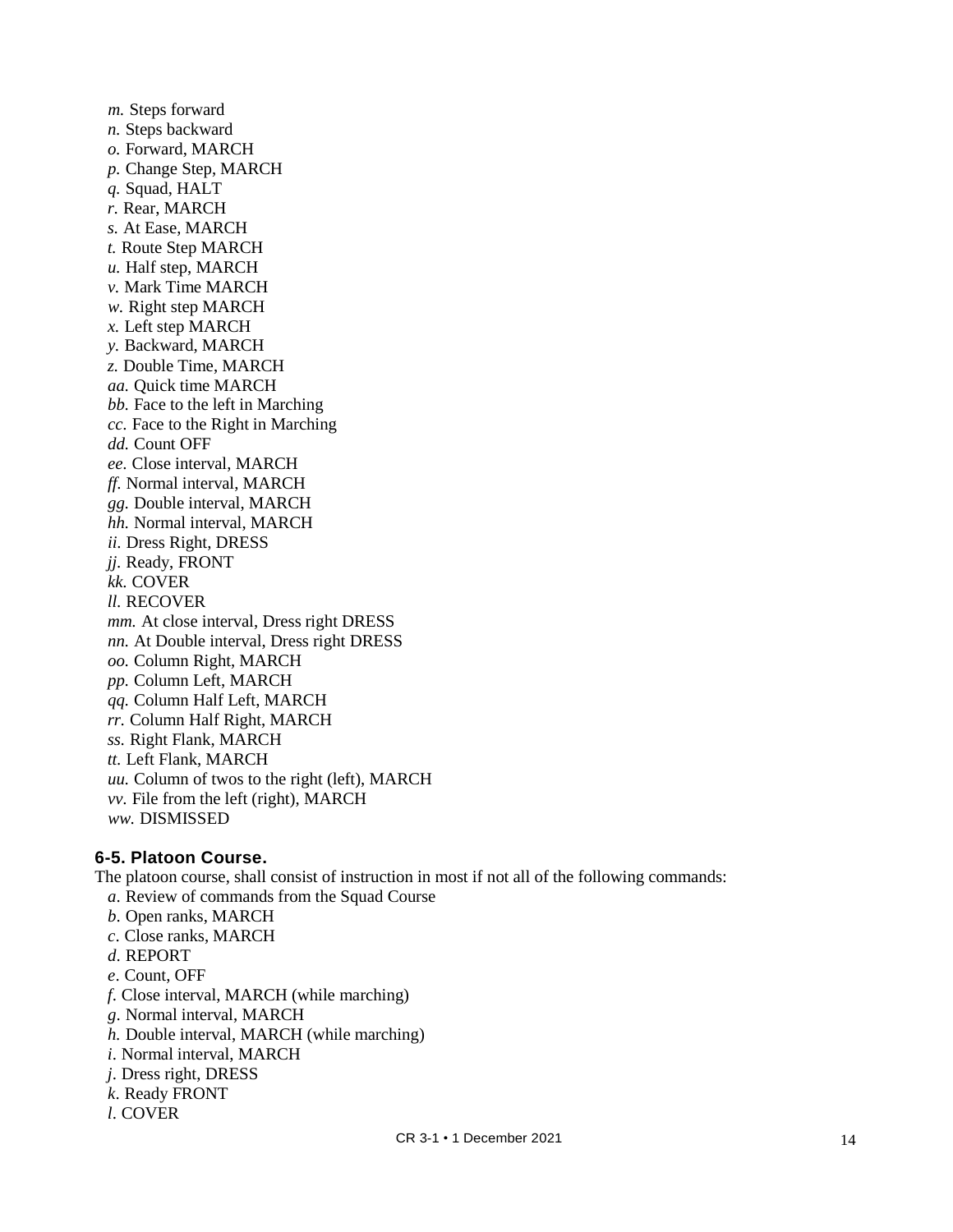- *m*. RECOVER
- *n*. Eyes, RIGHT
- *o.* Column Left, MARCH
- *p*. Column Right, MARCH
- *q*. Column Half Left, MARCH
- *r*. Column Half Right, MARCH
- *s*. Counter Column, MARCH
- *t*. Right Flank, MARCH
- *u*. Left Flank, MARCH
- *v*. INCLINE
- *w*. File from the left (right), MARCH
- *x*. File in sequence, MARCH
- *y*. Column of fours (twos) to the right (left), MARCH
- *z*. Conduct of in-ranks inspections

#### **6-6. Awards.**

*a*. All cadets who successfully complete a drill academy are awarded the Drill Academy Graduation Ribbon. Successful completion is defined as have satisfactorily mastered 70% or more of the commands taught during the course. Performance assessments should be given, preferably in a "Go/NoGo" format to evaluate the extent to which a cadet has mastered the drill commands.

 *b*. After instruction is completed, a competition to determine the top three teams in each course (Squad and Platoon) should be conducted.

(1) Members of a squad or platoon who place as part of a event competition may be awarded attachments as follows:

- (a) First place winners. Gold star attachment.
- (b) Second place winners. Silver star attachment.
- (c) Third place winners. Bronze star attachment.

(3) An appropriate oak leaf attachment shall be awarded for subsequent awards (attendance at more than one Drill Academy). Cadets who place in both platoon and squad categories may wear both attachments simultaneously with the highest attachment to the wearer's right. The oak leaf attachment will be worn to the wearer's right, with the star attachments to its left.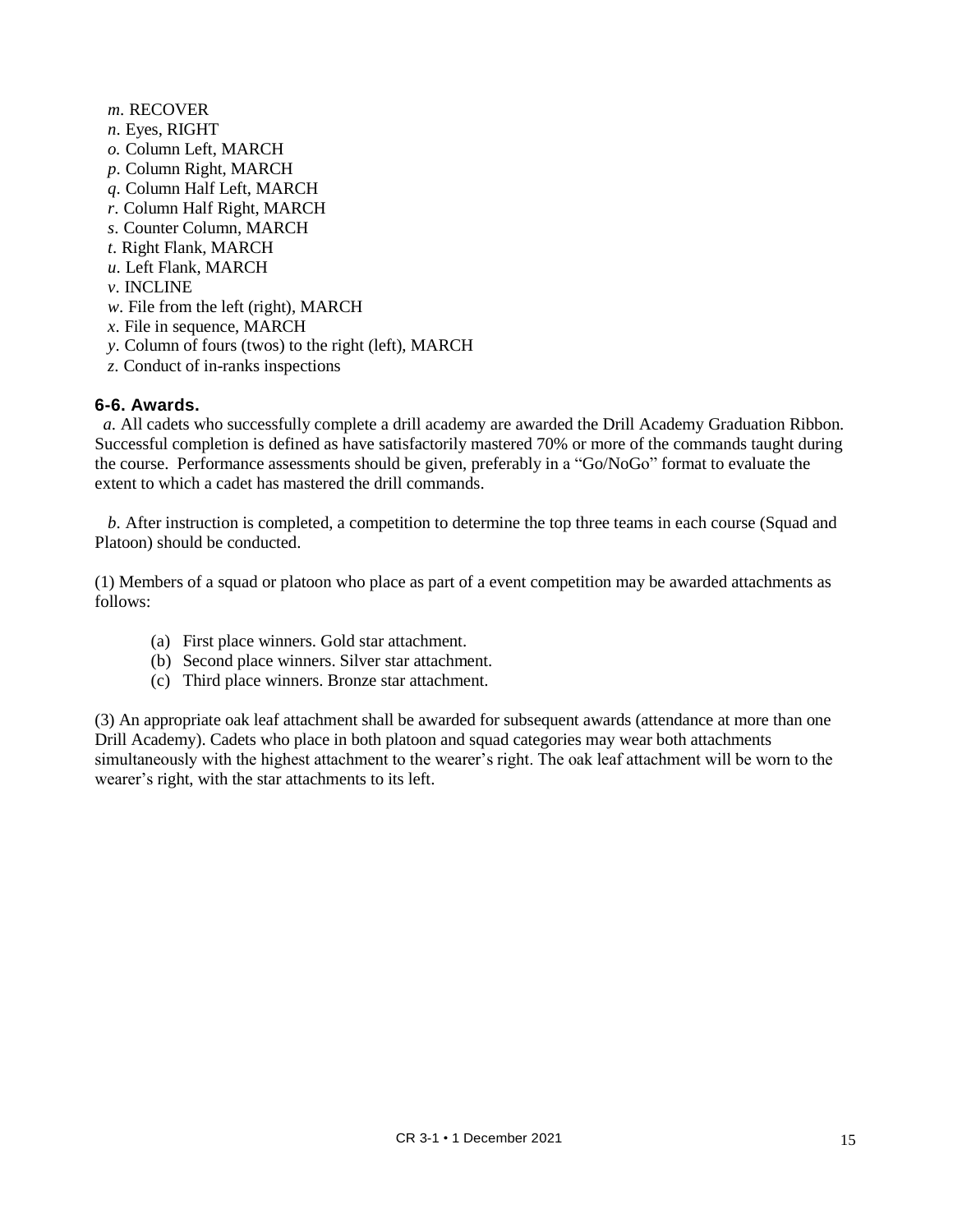## **COMMAND & STAFF SCHOOLS**

#### **7-1. Objectives.**

The objectives of the California Cadet Corps Command and Staff Schools are for each individual cadet to learn:

a. Roles and responsibilities of cadet commanders at the battalion, regimental, and brigade levels

b. Roles and responsibilities of cadet staffs at the battalion, regimental, and brigade levels

 c. Components of a Warning Order, Operations Plan, and Operations Order as well as the correct protocol to develop, disseminate, and evaluate these documents

d. The importance of Risk Assessment and using the CACC Risk Assessment form

 e. How to plan battalion, regimental, and brigade activities from the preliminary stages through the postevent evaluation stage

f. Techniques for staff coordination and communication, compromise, and team building

#### **7-2. General.**

 a. As budgetary limitations permit, HQCACC will conduct an annual Command and Staff School to train regimental, brigade, and corps cadet commanders and staffs on command and staff operations.

 b. The 10th Corps Staff shall, to the greatest extent possible, work with the HQCACC staff and assume primary responsibility for planning and executing State CSS.

 c. State CSS shall consist of no less than 10 hours of instruction, which may include any assessment conducted as part of the training schedule.

 d. Wherever possible, heterogeneous grouping of cadets will be implemented at CSS to allow for maximum interaction of cadets with individuals unfamiliar to them. This heterogeneous grouping should occur both during the instructional and assessment phases of the course.

 e. Team projects/assessments should be given to evaluate the extent to which participating cadets have mastered the objectives of the course.

 f. Instruction in basic cadet staff administrative functions such as completing required forms (Service Records, Stock Records, Clothing Records, and Publishing Orders) is NOT considered an appropriate topic for CSS.

 g. The Specialized Training Ribbon will be awarded for successful participation in a State-conducted Command and Staff School.

 h. Brigades and Regiments may conduct Command and Staff Schools and award the Specialized Training Ribbon provided the curriculum is approved in advance by HQCACC. The training conducted at the regimental or brigade level should mirror the training conducted at the State CSS.

#### **7-3. Command & Staff School Curriculum.**

The curriculum of State Command and Staff School will consist, at minimum, of instruction in the following: a. Developing a Warning Order, with a statement of the "Situation" of an impending Cadet event, a statement of the commander's mission, goals, and objectives, and a summary of the commander's intent as

regards the execution of the mission. See CR 3-14 for Warning/Operations Order format.

b. Developing an Operations Plan in response to a Warning Order.

c. Communication and coordination between staff sections about the content of Operations Plans

- d. Briefing the Commander on the Operations Plan
- e. Converting an Operations Plan into an Operations Order
- f. Evaluating an event using the Operations Order

## **7-4. Awards.**

Graduates of the Command and Staff School will be awarded the CPT David Appel Specialized Training Ribbon.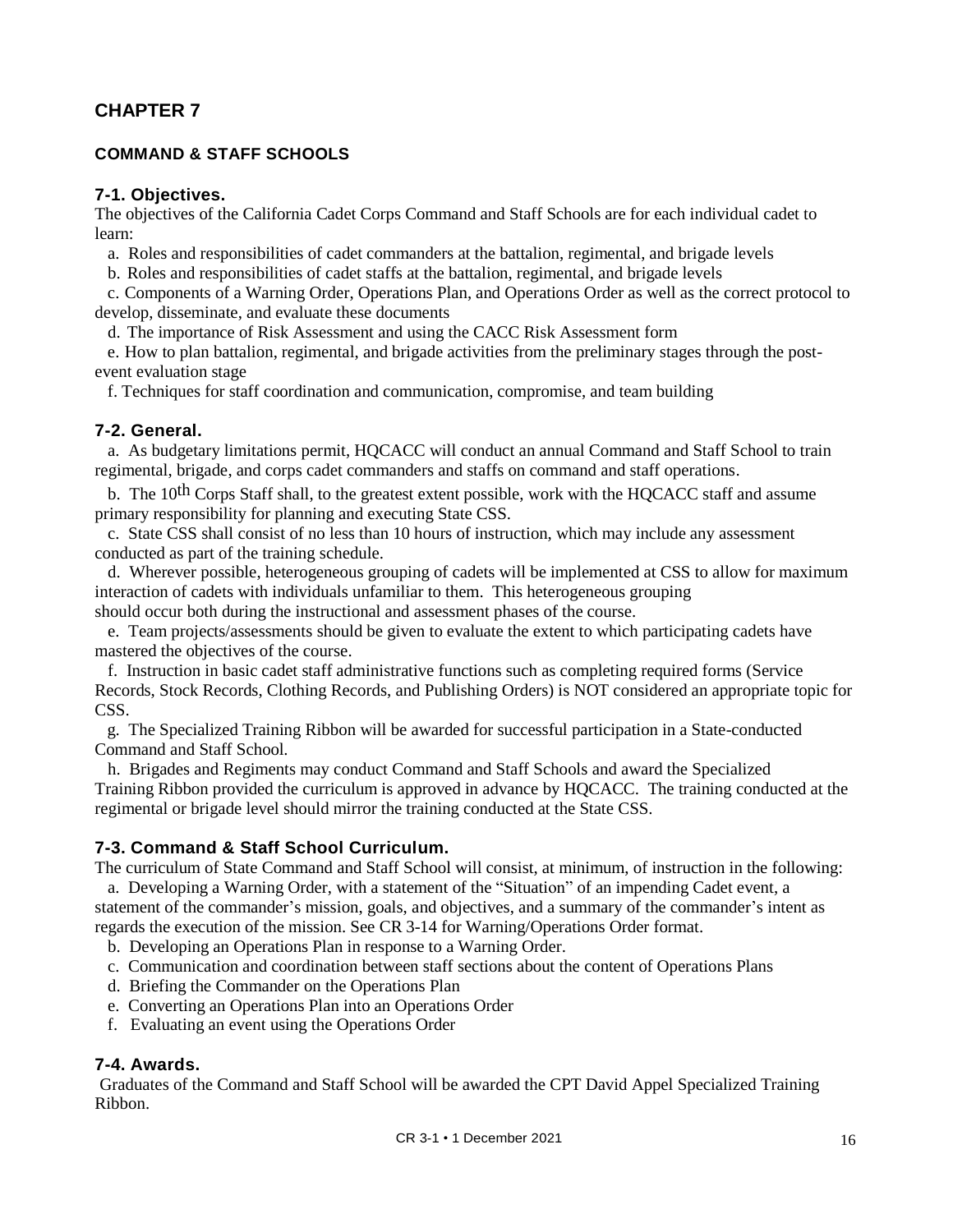## **COMMANDANT PROFESSIONAL DEVELOPMENT TRAINING**

#### **8-1. Purpose.**

This chapter establishes the pathways for adult professional development training within the California Cadet Corps. This includes the CACC Orientation Course (COC), the Basic Commandant Training Academy (BCTA), the Commandant Leadership School (CLS), and the Advanced Commandant Training Academy (ACTA), and establishes the protocol for other commandant professional development opportunities to be sanctioned by HQCACC.

## **8-2. Objectives.**

The objectives of the California Cadet Corps professional development program are in consonance with the six California Standards for the Teaching Profession (CSTPs). Specifically, training programs are designed for commandant personnel to:

- a. Engage and support cadets in their learning (CSTP 1)
- b. Create and maintain effective environments for cadets to learn (CSTP 2)
- c. Understand and organize subject matter for cadet learning (CSTP 3)
- d. Plan instruction and design learning experiences for all cadets (CSTP 4)
- e. Assess cadet learning (CSTP 5)
- f. Develop as a professional educator (CSTP 6)
- g. Develop deeper understanding of Cadet Corps regulations, processes, and curriculum
- h. Share and learn best practices for the classroom, drill pad, and field that are effective ways of imparting the core lessons of Cadet Corps curriculum to Cadets

#### **8-3. Authority.**

 a. The California Commission on Teacher Credentialing and California Department of Education most recently updated the CSTPs in 2009 and hold all California teachers to those standards.

 b. Section 508 of the California Military and Veterans Code states that the Adjutant General shall prescribe training for California Cadet Corps personnel.

#### **8-4. General.**

a. Within budgetary constraints, professional development opportunities offered by HQCACC will be offered with expenses for participant and instructor travel, lodging, and subsistence paid for out of available funds.

b. The CACC Orientation Course (COC) is required for all new adult personnel as part of the process of membership in the California Cadet Corps. It will be offered quarterly in a hybrid mode.

c. A Basic Commandant Training Academy (BCTA) will be offered each summer as resources permit, and may be offered more often if needed. This provides information for classroom commandants to conduct the cadet program in a school setting.

d. Commandant Leadership School (CLS) is offered in two phases – an on-line Phase I, and a resident Phase II. It serves as the de facto Officer Candidate School (OCS) and Warrant Officer Candidate Course (WOCC) for Commandant training, and is required for non-classroom commandants to promote within the Commandant officer and warrant officer ranks.

e. Advanced Commandant Training Academy (ACTA) is currently a fully online course which may be completed asynchronously. It is required for promotion into the field grade ranks for officers and warrant officers, and into the senior NCO ranks for enlisted commandants.

f. Basic Non-Commissioned Officer's Course is offered as an in-person or hybrid course to develop leadership among junior NCOs and enlisted commandants. It is required for promotion to SGT and above.

g. Additional training opportunities for Commandant personnel will be offered as necessary and appropriate.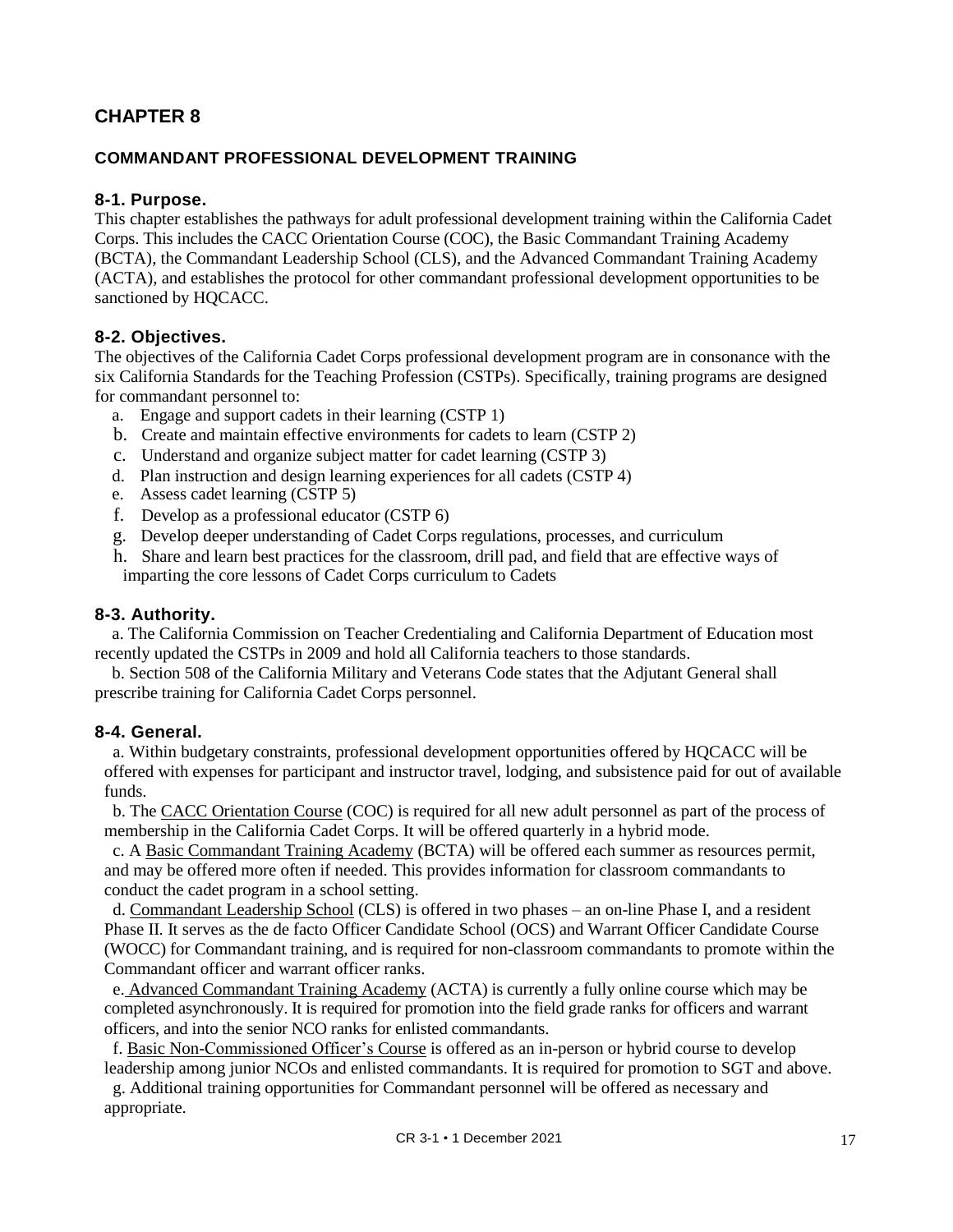h. There are three pathways for professional development requirements for adult CACC members:

- 1) Commandants of Cadets: COC, BCTA, ACTA (for promotion to MAJ & above)
- 2) Non-Classroom Commandants (Officers & Warrant Officers): COC, CLS, ACTA (for promotion to MAJ & above)
- 3) NCOs/Enlisted who are Not Classroom Commandants: COC, BNCOC, ACTA (for promotion to MSG & above)

## **8-5. CACC Orientation Course.**

a. All new CACC adult members will complete the CACC Orientation Course prior to being assessed into the California Cadet Corps. This course is a 16-hour orientation to the basic knowledge adults need to be successful adult leaders in the CACC.

b. The Orientation Course will be a hybrid course consisting of online training and an in-person training session that takes place at Camp San Luis Obispo as scheduled by HQ CACC (goal is every other month). This training will be announced by CACC Circular annually. If approved by the AXO or XO, the COC may be taught by Brigade Advisors in their local area.

c. The Orientation Course in-person phase will be held as Day 1 of the Basic Commandant Training Academy. Commandants who have already attended COC before attending BCTA do not have to repeat it.

d. Completion of COC allows commandants to be appointed at the grade indicated in CR 1-4.

e. Instruction shall include the courses listed in Appendix A.

## **8-6. Basic Commandant Training Academy.**

a. The Basic Commandant Training Academy (BCTA) shall consist of online, classroom and field-based instruction. Its main goal is to give new classroom commandants the knowledge and tools about the Cadet Corps curriculum and leadership program so that they are better prepared to impart the lessons and goals of the program to Cadets.

b. BCTA is focused on the needs of classroom Commandants. Whether standing up a completely new program or coming into the Commandant position in an established program, the course will provide the information needed to run a Cadet Corps program at a school. We cannot teach every aspect of the program to standard, but BCTA introduces the many aspects of the program that commandants may choose to use in training and inspiring their cadets.

c. Making BCTA a model for the cadet program has been effective. This includes various experiences that are typical training events for Cadets. Commandants should experience learning cadet skills not only so that they can teach them when necessary but so that they can develop the same leadership characteristics from them that cadets should be developing. Whenever possible, having commandants run an obstacle course, participate in low ropes training, orienteering or land navigation, or put on a dining in gives them the experience to lead cadets through the same training. We want to send commandants home from BCTA motivated to give their cadets the best parts of the cadet program, and provide them the experience and tools to inspire cadets with experiential, not just classroom learning.

d. BCTA uses a hybrid model to cover the training necessary to pass the BCKT (see 8-6f) and acquire the information necessary to run a CACC program. The Warning Order or Circular used to announce the course will give a breakdown of the online training that must be completed prior to in-person attendance. This training must be completed prior to the beginning of the in-person course.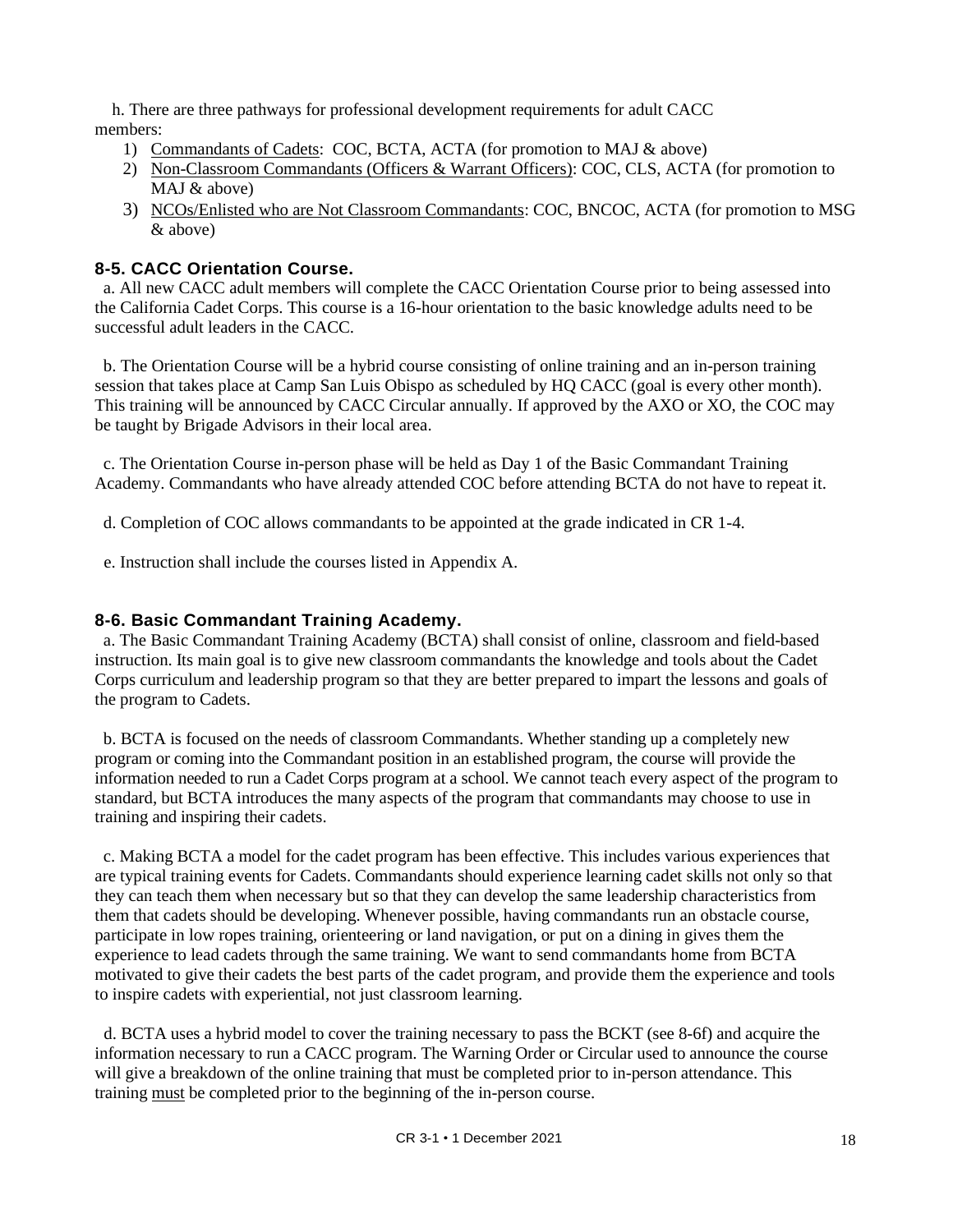e. Instruction shall include the courses listed in Appendix B.

 f. The BCTA will include the Basic Commandant Knowledge Test (BCKT), a comprehensive exam for the curriculum taught during BCTA. The BCKT will also include topics assigned as online requirements to have been studied prior to arrival at BCTA. The BCKT may be a consolidated test at the end of the course or subject area tests given throughout the course.

## **8-7. Commandant Leadership School (CLS)**

 a. CLS is the Cadet Corps equivalent of Officer Candidate School (OCS). It is required for all commandant personnel who have no commission-producing equivalent training from federal or state service (OCS, ROTC, Academy) and are appointed as officers. It is required prior to any promotion within the commissioned officer system, and is not grandfathered (many CACC officers had OCS waived in the past; to be promoted now, they must complete CLS). It is a two phased course, with Phase I being distributed learning (on-line), and Phase II being resident training.

b. Instruction shall include the courses listed in Appendix C.

## **8-8. Advanced Commandant Training Academy.**

 a. The Advanced Commandant Training Academy (ACTA) provides instruction on topics that are required knowledge at the brigade and state levels. It is currently a completely online course.

 b. The focus of ACTA is senior management facets of the Cadet Corps program, with service on a brigade support staff or the CACC HQ Staff establishing the practical basis for the course. Graduates understand how a brigade supports and oversees its units, and how the California Cadet Corps functions as an organization, and are able to contribute to those missions.

c. Instruction shall include the courses listed in Appendix D.

#### **8-9. Basic Non-Commissioned Officer Course (BNCOC).**

 a. BNCOC is the primary NCO professional development training for Commandants, and is a requirement for promotion to Sergeant.

b. BNCOC will be conducted under the oversite of the Cadet Corps Command Sergeant Major.

c. Instruction shall include the courses listed in Appendix E.

## **8-10. Other Professional Development Opportunities.**

As resources permit, HQCACC will make available professional development opportunities to commandant personnel such as:

- a) Hunter Safety Instructor Certification
- b) Basic Archery Instructor Certification
- c) First Aid and First Aid Instructor Training
- d) CPR and CPR Instructor Training (adult, child, and infant)
- e) Marksmanship Instructor Training
- f) Teaching the writing process
- g) Cross-cultural Language Acquisition and Development (CLAD) Certificate training
- h) Promoting development of reading comprehension
- i) Effective Physical Education and Health instruction
- j) Preparing for the Physical Education CSET Exams
- k) National Mountaineering Guides Association (NMGA) Certification
- l) High and low ropes course facilitator certification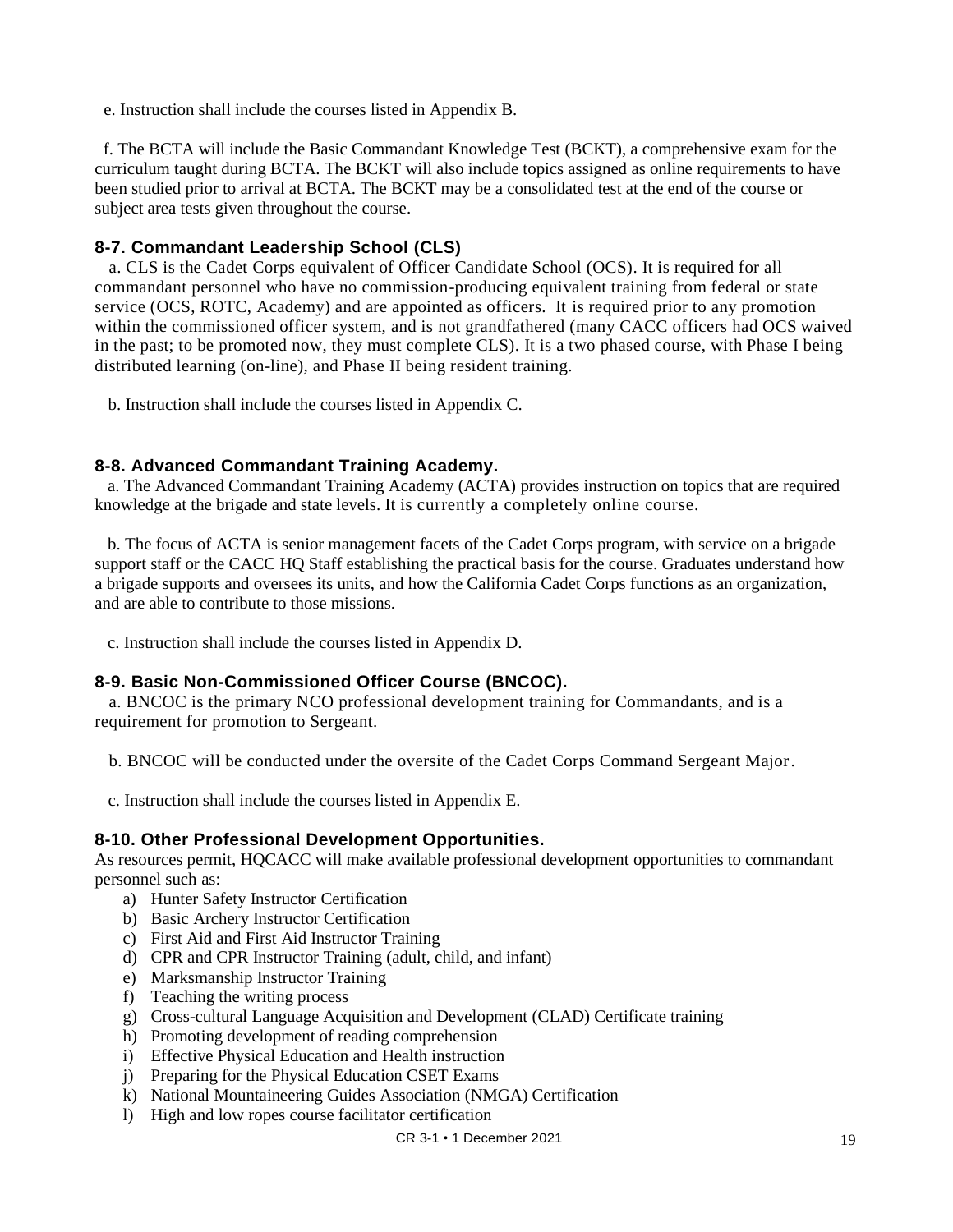- m) The Cadet Promotion System
- n) Team-Building Activities
- o) Drill and Ceremonies
- p) Map Reading and Land Navigation

The Leadership Conference, held once or twice a year, either in person or virtually, counts as professional development for adult members. It includes an update on current operations from the XO and HQ CACC Staff and may include breakout seminars on subjects pertinent to training cadets.

## **8-11. Administrative Procedures.**

Professional Development training will be announced through a circular or warning order and in the Information Bulletin, with either online procedure for applying or a point of contact. Queries about the courses should be made to the POC on the announcement or the HQ CACC S3. Application to start the CLS and ACTA online courses should be made directly to the HQ CACC S3, or to [operations@cacadets.org.](mailto:operations@cacadets.org)

## **8-12. Awards.**

Commandants who successfully complete professional development programs offered by HQCACC are eligible for awards as outlined in CR 1-7.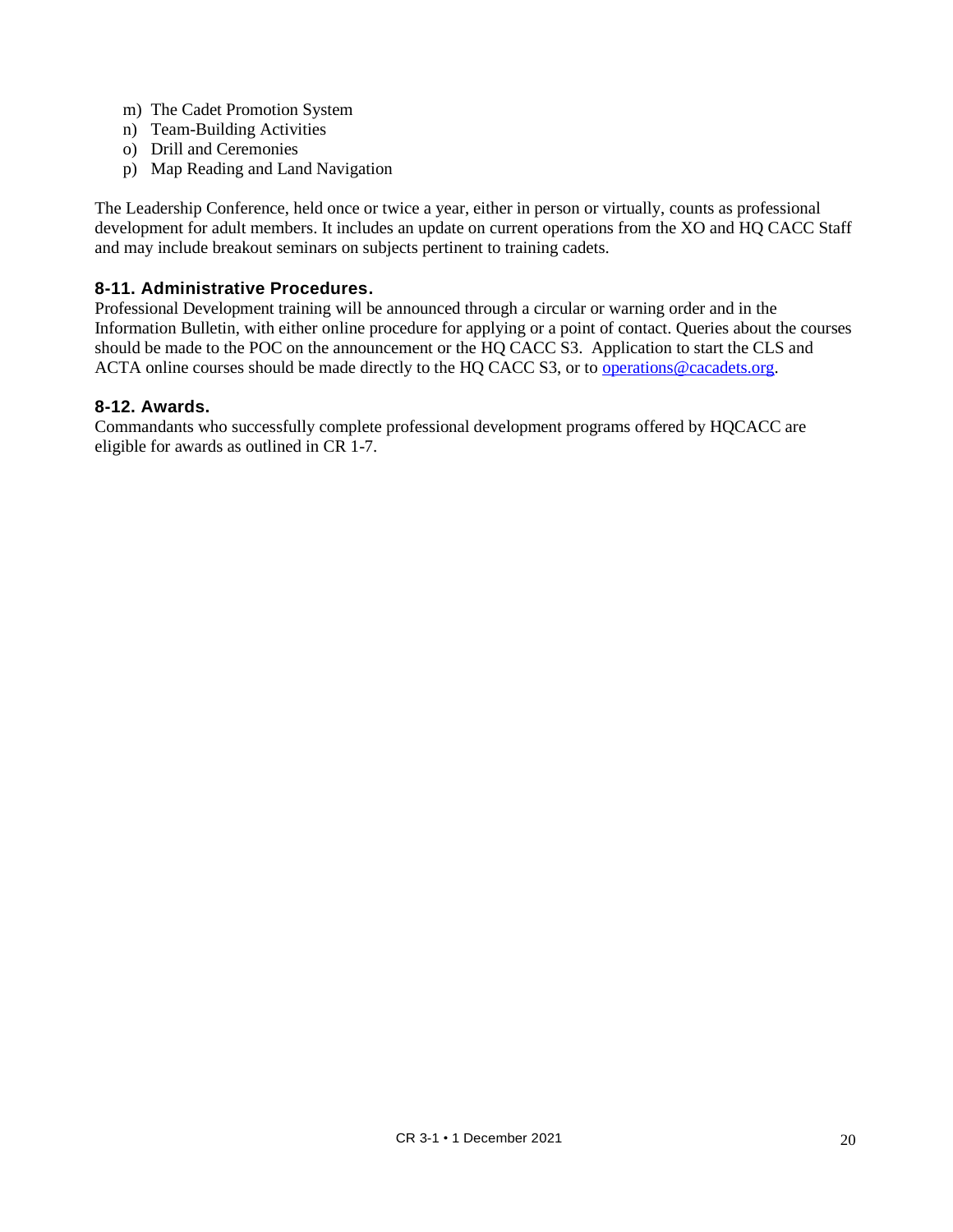# **APPENDIX A CACC ORIENTATION COURSE PROGRAM OF INSTRUCTION**

The CACC Orientation Course (COC) consists of the following program of instruction, with the online portion to be completed prior to attending the in-person orientation course.

| <b>Online Requirements:</b>                                   | <b>Course Length:</b> |
|---------------------------------------------------------------|-----------------------|
| 1. CACC History                                               | $30 \text{ min}$      |
| 2. Navigating the CACC website                                | 1 hour                |
| 3. Chains of Command, NCO Support Channel, CACC Org Structure | $30 \text{ min}$      |
| 4. Diversity                                                  | 30 min                |
| 5. Foundational Information for Cadets                        | 1 hour                |
| 6. CACC Regulations                                           | 2 hours               |
| 7. The Annual General Inspection (AGI)                        | 1 hour                |
|                                                               |                       |
| <b>In-Person Courses:</b>                                     | <b>Course Length:</b> |
| 1. Commandant Uniforms                                        | 1 hour                |
| 2. Navigating the CACC website, Part 2                        | 1 hour                |
| 3. Customs & Courtesies                                       | 1 hour                |
| 4. Cadet Protection Policy                                    | 1 hour                |
| 5. The Commandant: objective, character, expectations         | 1 hour                |
| 6. CACC Activities                                            | 1 hour                |
| 7. Applied Leadership as Key to the CACC Program              | 1 hour                |
| 8. Post Clearing Operations – How To                          | 1 hour                |
| 9. Questions & Answers & Oath                                 | 1 hour                |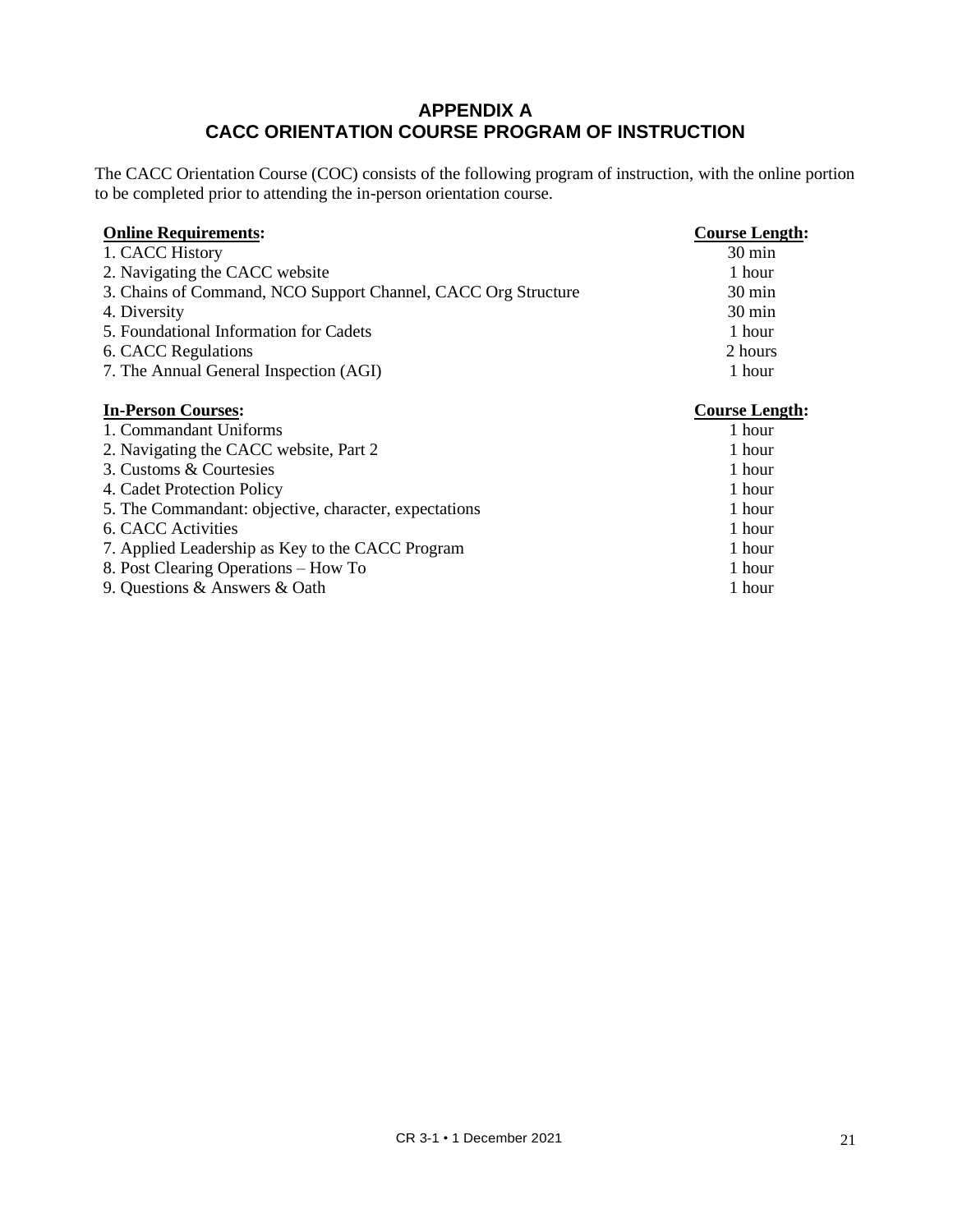# **APPENDIX B BASIC COMMANDANT TRAINING ACADEMY PROGRAM OF INSTRUCTION**

The Basic Commandant Training Academy (BCTA) consists of the following program of instruction, with the online portion to be completed prior to attending the in-person course.

| <b>Online Requirements:</b>                                                               | <b>Course Length:</b> |
|-------------------------------------------------------------------------------------------|-----------------------|
| 1. S1 Admin/Personnel:                                                                    | 3 hours               |
| Form 13 (Cadet Service Record)                                                            |                       |
| Orders                                                                                    |                       |
| <b>Permanent Orders</b>                                                                   |                       |
| Strength & Activities Report                                                              |                       |
| Memos                                                                                     |                       |
| 2. S2 Safety & Security                                                                   | 1 hour                |
| <b>Risk Assessment</b>                                                                    |                       |
| 3. S3 Training                                                                            | 2 hours               |
| <b>Lesson Plans</b>                                                                       |                       |
| <b>Weekly Training Calendar</b>                                                           |                       |
| <b>Training Schedules</b>                                                                 |                       |
| Developing your own rhythm                                                                |                       |
| 4. S4 Supply                                                                              | 2.5 hours             |
| <b>Unit Property Book</b>                                                                 |                       |
| <b>Individual Clothing Record</b>                                                         |                       |
| <b>Hand Receipts</b>                                                                      |                       |
| Requesting Uniform Items & CACC Equipment                                                 |                       |
| 5. S5 Civic, Public, & Military Affairs                                                   | 1 hour                |
| <b>Press Release</b>                                                                      |                       |
| <b>Information Bulletins</b>                                                              |                       |
| TOTAL ONLINE TRAINING REQUIREMENTS:                                                       | 9.5 hours             |
|                                                                                           |                       |
|                                                                                           |                       |
| <b>In-Person Courses:</b>                                                                 | <b>Course Length:</b> |
| 1. Introduction to the CACC and BCTA                                                      | 1 hour<br>1 hour      |
| 2. Navigating and Utilizing Cadet Curriculum                                              | 5 hours               |
| 3. Drill: Individual through Platoon                                                      | 1 hour                |
| 4. Using social media to promote your unit                                                | 4.25 hours            |
| 5. Orienteering and Land Navigation                                                       | 2 hours               |
| 6. Leadership Philosophies and Doctrine<br>7. Morale Activities / Team-building exercises | 1 hour                |
| 8. Setting up a unit command and staff                                                    | 1 hour                |
| 9. Pacing Guides                                                                          | 1 hour                |
| 10. Pacing Plan Project                                                                   | 1 hour                |
| 11. Rifle Manual of Arms                                                                  | 1.5 hours             |
| 12. Cadet Uniforms                                                                        | 1 hour                |
| 13. How to promote cadets                                                                 | 1 hour                |
| 14. Physical Fitness in CACC                                                              | 1 hour                |
| 15. Applied Leadership in the CACC Unit                                                   | 1 hour                |
| 16. Commandant credentialling and personnel processes                                     | 1.5 hours             |
| 17. AGI: Operations & Training                                                            | 1 hour                |
| 18. AGI: Admin/Personnel                                                                  | 1 hour                |
| 19. AGI: Logistics                                                                        | 1 hour                |
| 20. Parent Involvement<br>21. Conducting After Action Reviews                             | 1 hour<br>1 hour      |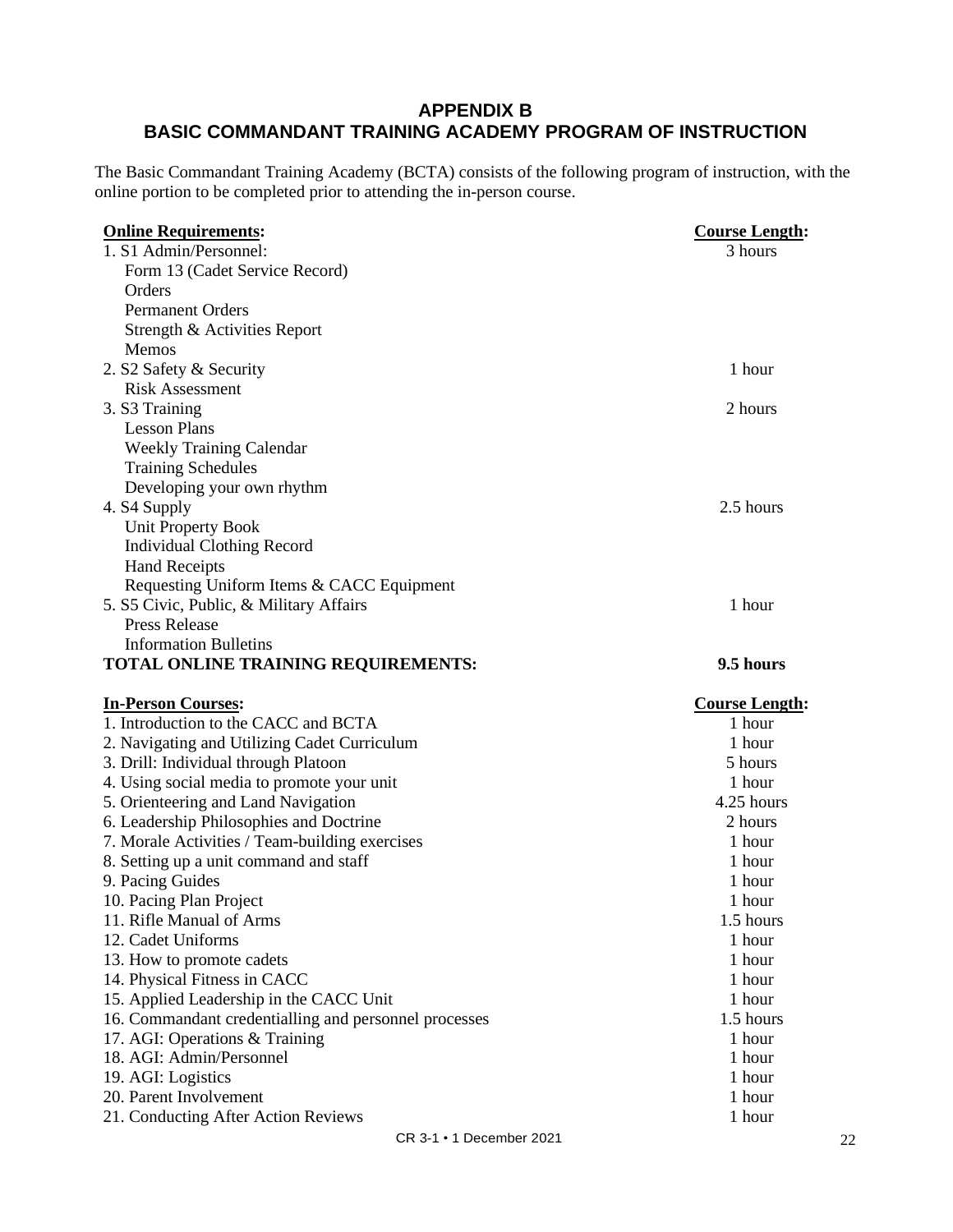22. Starting a new unit 30-60-90 1.5 hours 23. Basic Commandant Knowledge Test (BCKT) Lab 5 hours 24. Obstacle Course (if available) 1 hour 25. Leadership Reaction Course (if available) 2 hours **TOTAL RESIDENT COURSES: 39.75 hours**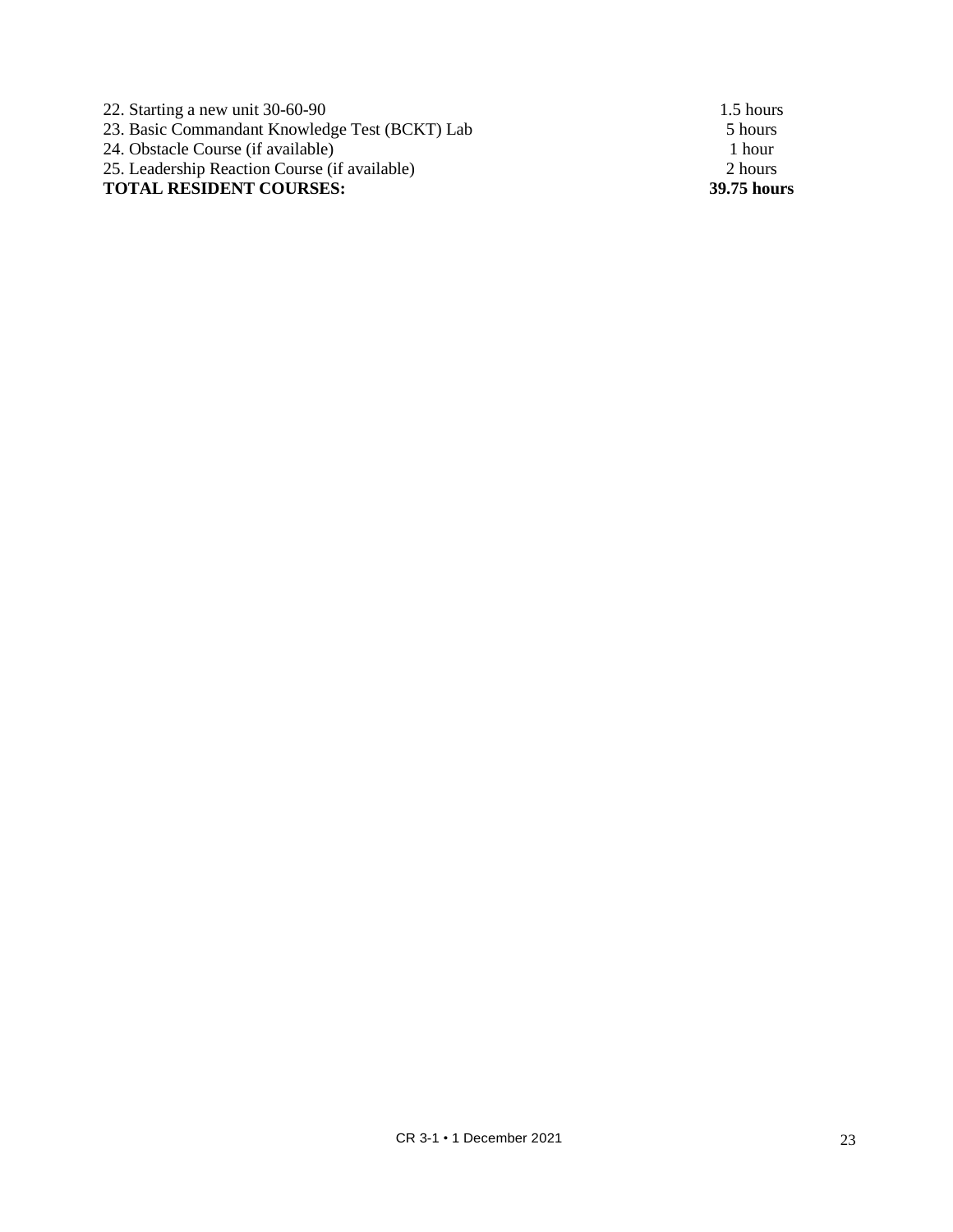# **APPENDIX C COMMANDANT LEADERSHIP SCHOOL PROGRAM OF INSTRUCTION**

1. Phase I, an on-line course, consists of the following classes:

- 1) Staff Organization
- 2) Personnel Management
- 3) Communicate by Radio
- 4) Counseling & Mentoring
- 5) Army Writing
- 6) Briefing
- 7) CACC Commandant Regulations
- 8) CACC Cadet Regulations
- 9) Property Management
- 10) Cultural Awareness
- 11) Composite Risk Management
- 12) CACC Command Policy
- 13) Review of Drill & Ceremonies
- 14) Battalion & Brigade Level Review Ceremonies
- 15) Training Management System
- 16) Team Development
- 17) Inspections
- 18) Conducting an After Action Review
- 19) Develop a Physical Fitness Program
- 20) Heritage of the CACC
- 21) Role of the NCO/Officer and Warrant Officer
- 22) The Operations Order (CACC) and Planning Process
- 23) CNG/Military Department Organization
- 24) CACC Leadership Doctrine
- 25) Ethics and Ethical Decision Making
- 26) Customs & Courtesies
- 2. Phase II, conducted in residence, consists of the following classes/activities:
	- 1) Personnel Management
	- 2) Communicate by Radio
	- 3) Briefing
	- 4) Review of Drill & Ceremonies
	- 5) Inspections
	- 6) Orientation Brief
	- 7) Final Exam
	- 8) Course After Action Review
	- 9) Graduation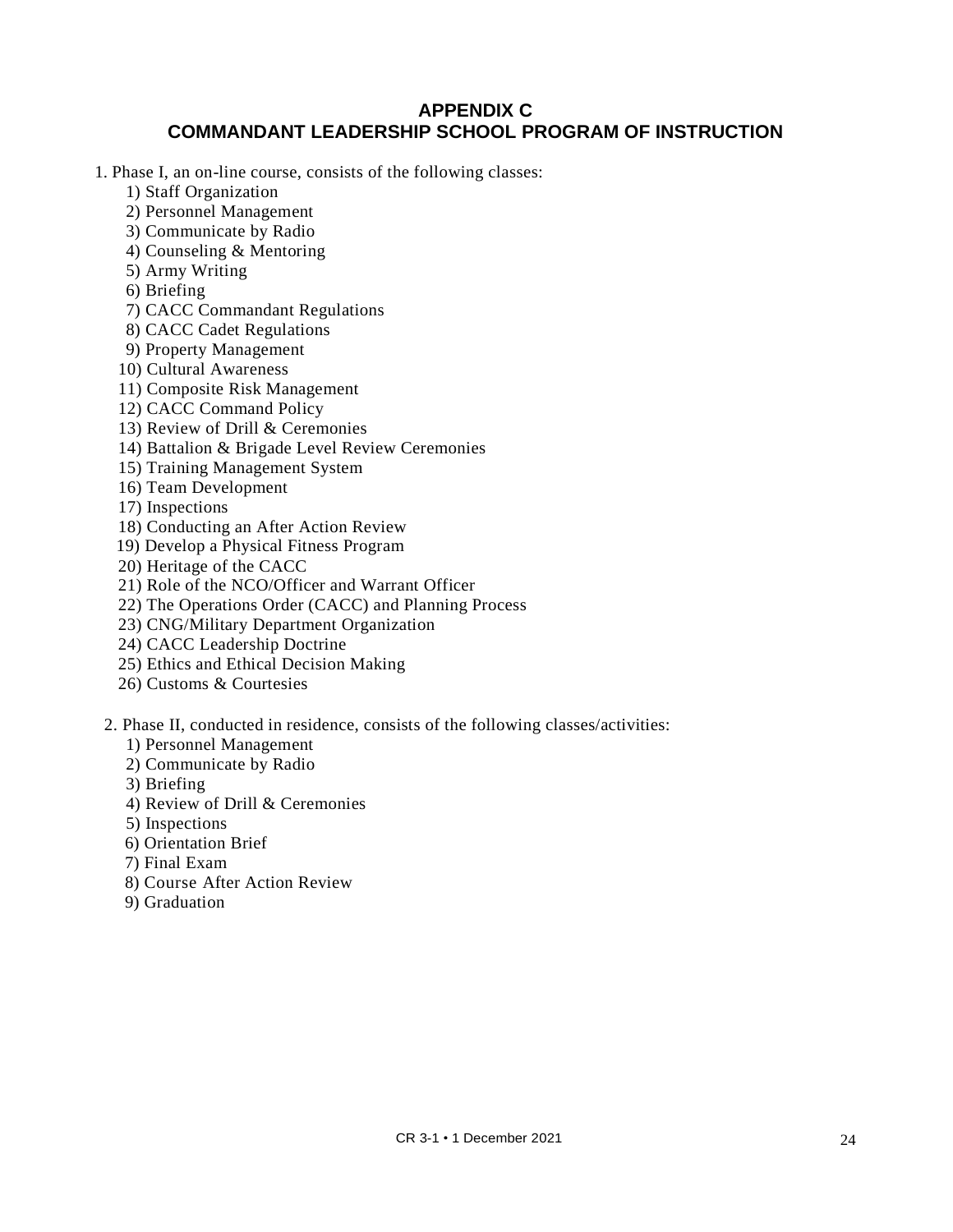# **APPENDIX D ADVANCED COMMANDANT TRAINING ACADEMY PROGRAM OF INSTRUCTION**

1. The Advanced Commandant Training Academy (ACTA) will consist of not less than 40 hours of instruction of required knowledge at the brigade and state levels. It is currently taken in a completely online format.

2. The focus of ACTA is senior management facets of the Cadet Corps program, with service on a brigade support staff or the CACC HQ Staff establishing the practical basis for the course. Graduates understand how a brigade supports and oversees its units, and how the California Cadet Corps functions as an organization, and are able to contribute to those missions.

## **1) Annual General Inspections**

- a) AGI Rubric Sections I thru VI
- b) Cadet Interaction during the AGI
- c) Completing the Form 15
- d) Use of the AGI for Leadership Planning
- e) Conduct of the In-Ranks Inspection

#### **2) Risk Assessments**

- a) Review of the CACC Risk Assessment Form
- b) Mitigating Risk

#### **3) The CACC Warning Order and Operations Order**

- a) The Warning Order and Operations Order
- b) Cadets & the Cadet Activity Planning Process

#### **4) Cadet Corps Civic, Public, and Military Affairs**

- a) Media Releases
- b) Fostering relationships in the community

#### **5) Developing leadership at the brigade and corps staff levels**

- a) Brigade and Corps staff functions
- b) Promoting leadership development of senior-level cadets
- c) Academics of Leadership

#### **6) Managing Resources to Support Training**

- a) Processing Pay and Travel requests
- b) Coordinating with Military Installations

#### **7) Planning and implementing field exercises and other activities for cadets**

- a) Supervision Requirements & Realities
- b) Leadership Schools
- c) Field Training & Rifle Matches
- d) Drill Competition & Individual Major Awards (IMA)
- e) Planning activities with Cadet Leaders

#### **8) Supervising junior commandants**

- a) Supervising Junior Commandants
- b) Fostering leadership among adult subordinates

#### **9) The role of the BSO and Brigade/Regimental Advisor**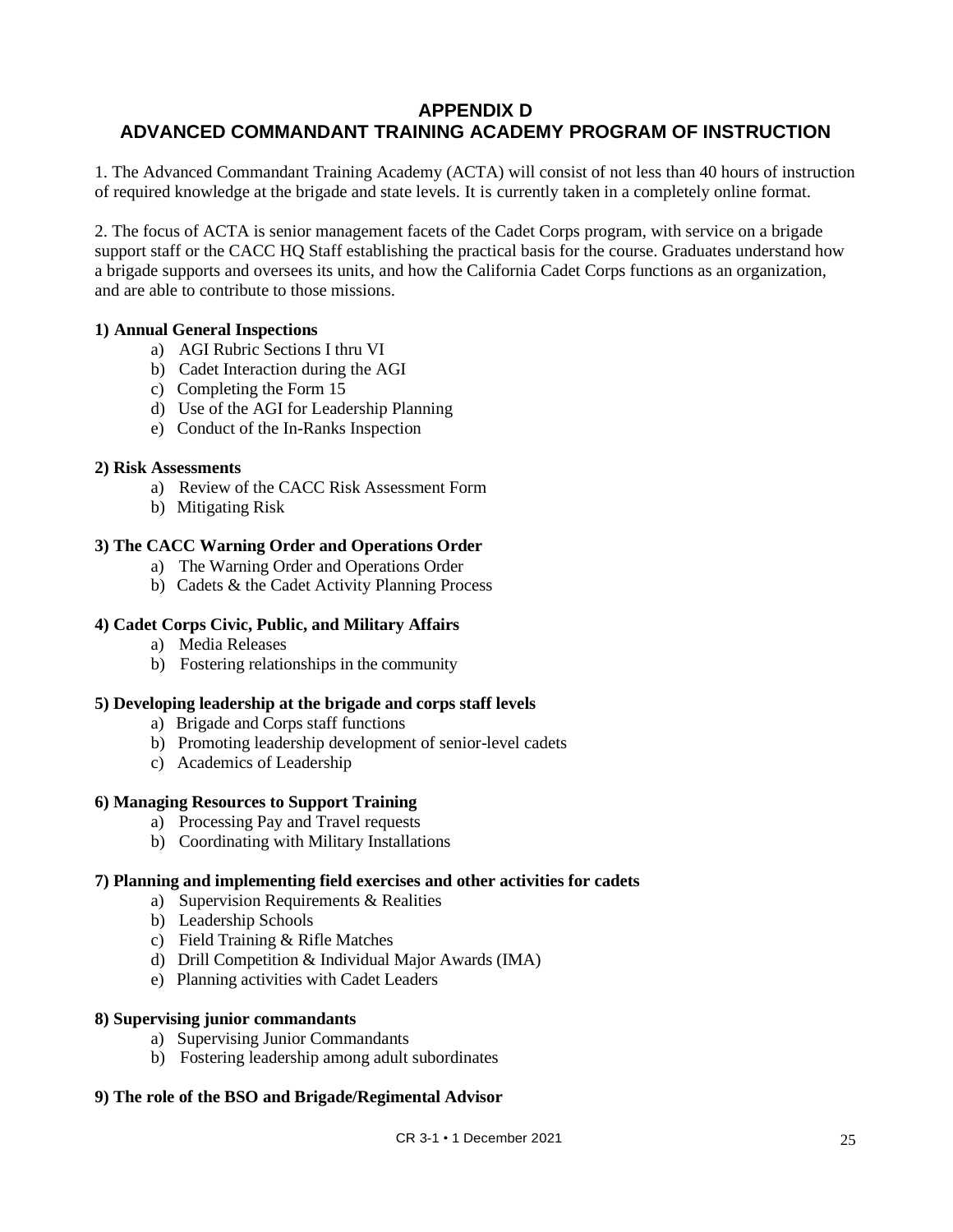## **10) State Level Activities\***

- a) XTC
- b) CERT Training
- c) State Marksmanship Competition
- d) State Drill Competition
- e) Individual Major Awards Competition
- f) Summer Encampments

 \* Not in coursework. This is a requirement to participate in 2 state-level activities in an adult leadership role.

## **11) Current Issues**

- a) Gender discrimination
- b) Homosexuality
- c) Fraternization
- d) Sexual harassment
- e) Hostile work/school environments
- f) Cultural sensitivity and awareness
- g) Bullying/Hazing & Cadet Protection

## **12) Cadet Corps Curriculum Across the Spectrum of Cadet**

- a) The Curriculum and its implementation in the classroom and field
- b) Elementary School Dynamics
- c) Middle School Dynamics
- d) High School Dynamics
- e) Military Institute Dynamics
- f) Assisting Commandants with Curriculum